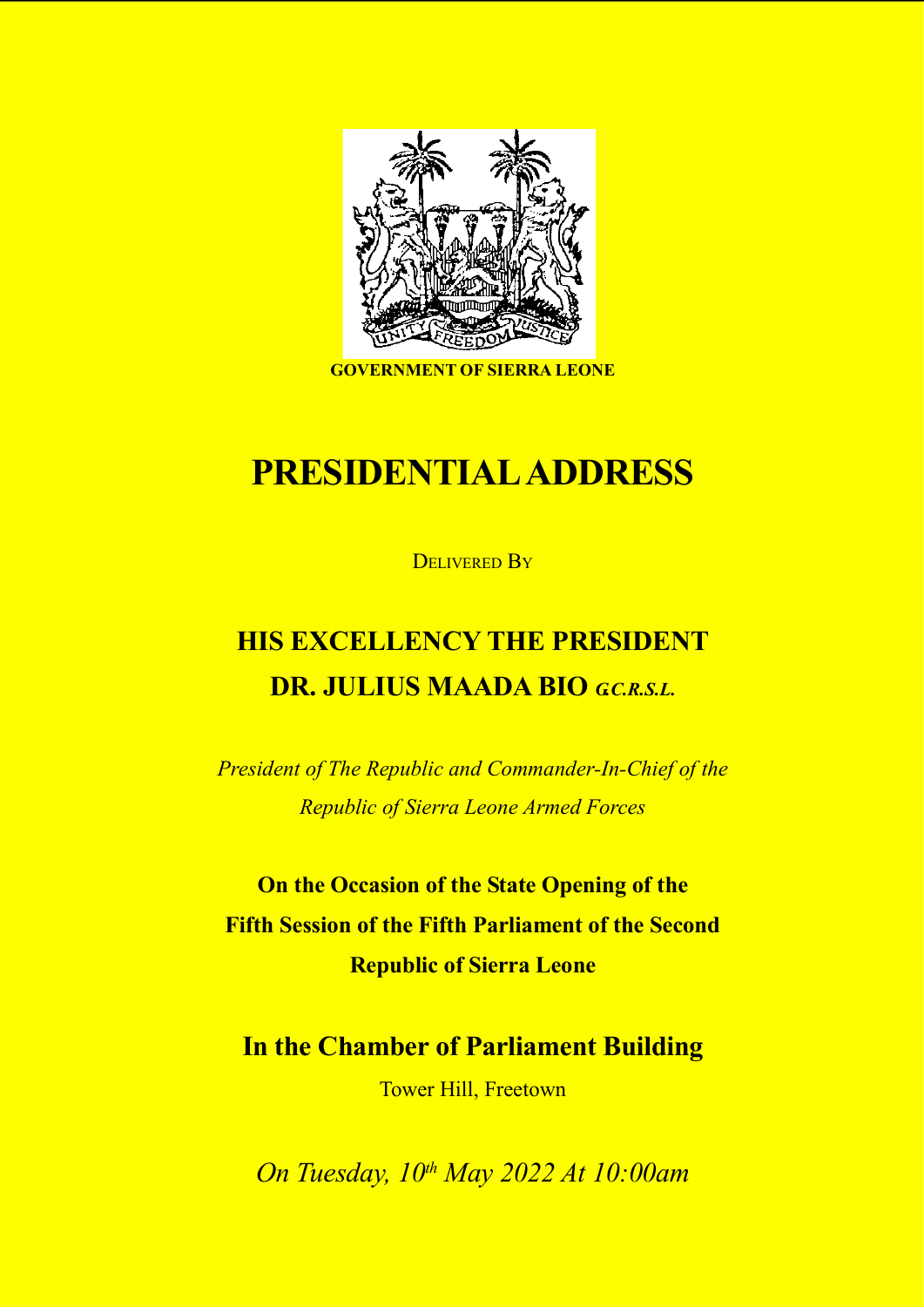HONOURABLE SPEAKER OF PARLIAMENT, HONOURABLE VICE PRESIDENT, MADAM FIRST LADY, HONOURABLE CHIEF JUSTICE, MINISTERS OF GOVERNMENT, HONOURABLE MEMBERS OF PARLIAMENT, YOUR WORSHIP, THE MAYOR OF THE MUNICIPALITY OF FREETOWN, OUR REVERED TRADITIONAL AND LOCAL GOVERNMENT LEADERS, MEMBERS OF THE DIPLOMATIC AND CONSULAR CORPS, DISTINGUISHED LADIES AND GENTLEMEN,

Mr. Speaker, Honourable Members,

1. When I first addressed this Honourable House, four years ago, the world was in a vastly different place. I brought to this House, plans to translate campaign promises into policy actions, to tackle troubling inflation and low revenue mobilisation, to introduce disciplined leadership and efficiency even in the face of the dire economic situation we inherited as a government.

2. No one could have predicted then that we would also be tackling a global pandemic that would cause unprecedented disruptions, irrational spikes, and uncertainties within the global economy. In the words of Martin Luther King, "the ultimate measure of a man is not where he stands in moments of comfort, but where he stands at times of challenge". I dare say that the ultimate measure of a leader and a nation lies in the ability, not just to weather a storm, but to emerge hopeful and resilient.

3. It is my great honour to lead this nation during these challenging times. But I am here today, not to dwell on these challenges. I want to show just how far we have come, and how resilient we have been; to show my Government's continued commitment to political stability and economic prosperity in spite of the times we are living in; to show our investment in educating our future generations, building robust healthcare systems, prioritising food security, empowering women and youth, protecting and promoting rights and access to justice, addressing poverty and unemployment, governing justly and accountably, protecting our environment, mitigating public safety risks, opening up the investment ecosystem, and underwriting purposeful infrastructure.

4. These development gains are a product of the deliberate choices we have made together in the last 4 years. As we continue to face such choices, I would like to highlight a few of the significant initiatives that my government has instituted and will continue to institute, to respond to the challenges facing us today and in the future.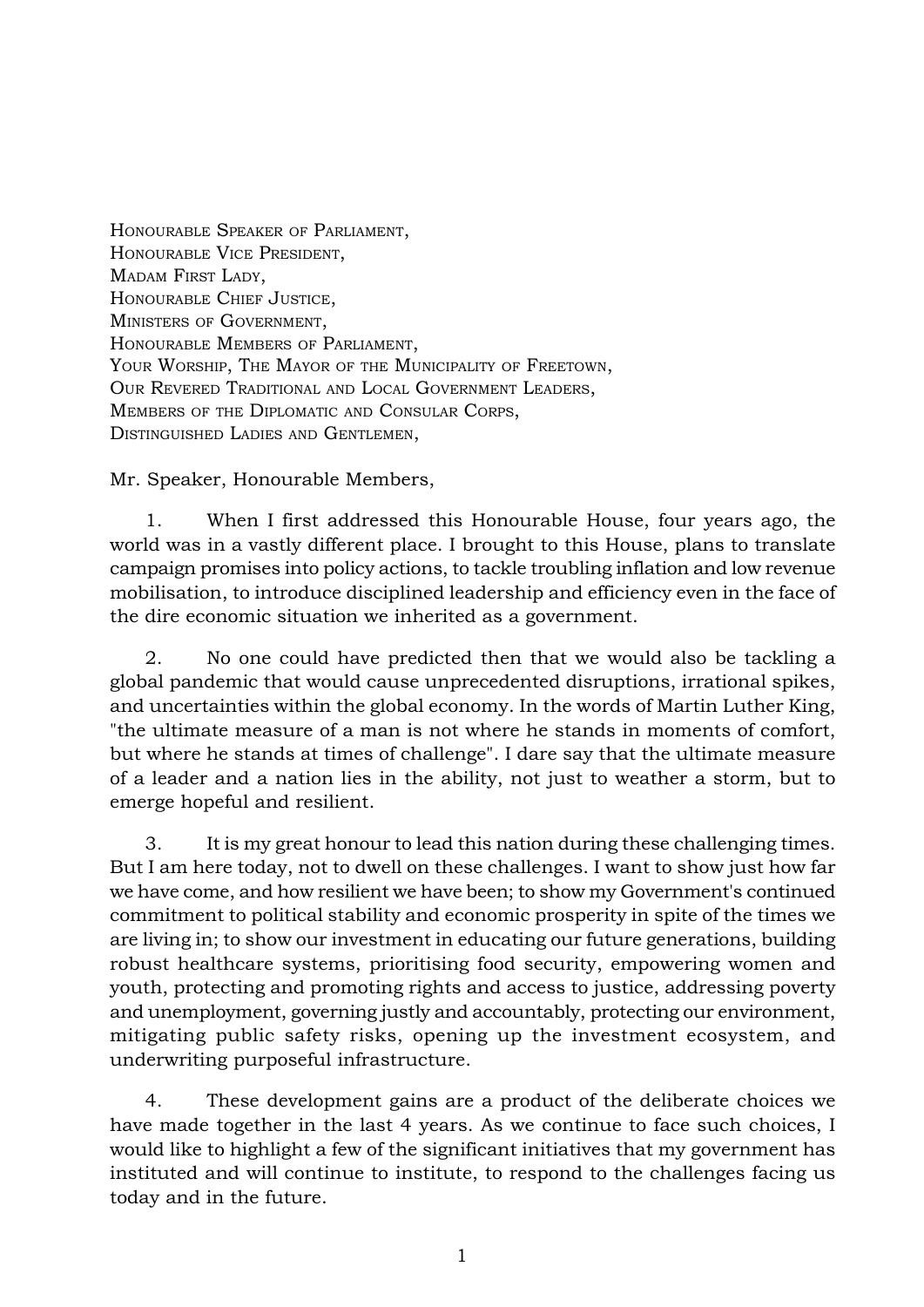# DEVELOPMENT PLANNING AND THE ECONOMY

# Development Planning

Mr Speaker, Honourable members,

5. We have transitioned from the UN Peacebuilding Fund framework and we are now transforming our nation into a just, peaceful, cohesive, and productive one. Accordingly, we have significantly improved our capacity for national planning, resource mobilisation, and coordination of development interventions.

6. Throughout COVID-19, our development partners have continued working with us to address our development challenges in such areas as human capital development, health, infrastructure, energy, the environment, human security, and natural resource management. On behalf of citizens of this country, I want to thank all of our partners for their support.

7. With the conduct of the first ever digital national census - the 2021 Mid-Term Population and Housing Census - my Government will henceforth base national development planning on credible data. We have also popularised and amplified our National Population Policy to ensure that our development interventions are aligned with the aspirations of our citizens.

# The Economy

Mr. Speaker, Honourable Members,

8. Like many countries around the world, Sierra Leone continues to grapple with the economic impact of the COVID-19 pandemic and other global crises. However, our economic and inclusive growth agenda remains focused on building this country and improving human capital development outcomes for all. Thus, in addition to the COVID-19 Health Preparedness and Response Plan and the Quick Action Economic Response Programme (QAERP) that have guided our COVID-19 response, my Government, continues to implement sound economic policies and public financial management reforms. These policies and programmatic interventions have added stability to our economy, provided solid response to the pandemic's socio-economic shocks, and paved the way for economic recovery.

9. Critical public financial management reforms have kept us on track to recover from the pandemic within the context of the Medium Term National Development Plan. These include: (i) the automation of revenue collection and management processes by the NRA, (ii) strengthening of the legal framework for domestic revenue mobilisation, (iii) enhancing public debt management, (iv) strengthening payroll management, (v) upgrading and expanding the coverage of the Integrated Financial Management Information System (IFMIS), (vi) strengthening commitment controls for goods and services expenditures and cash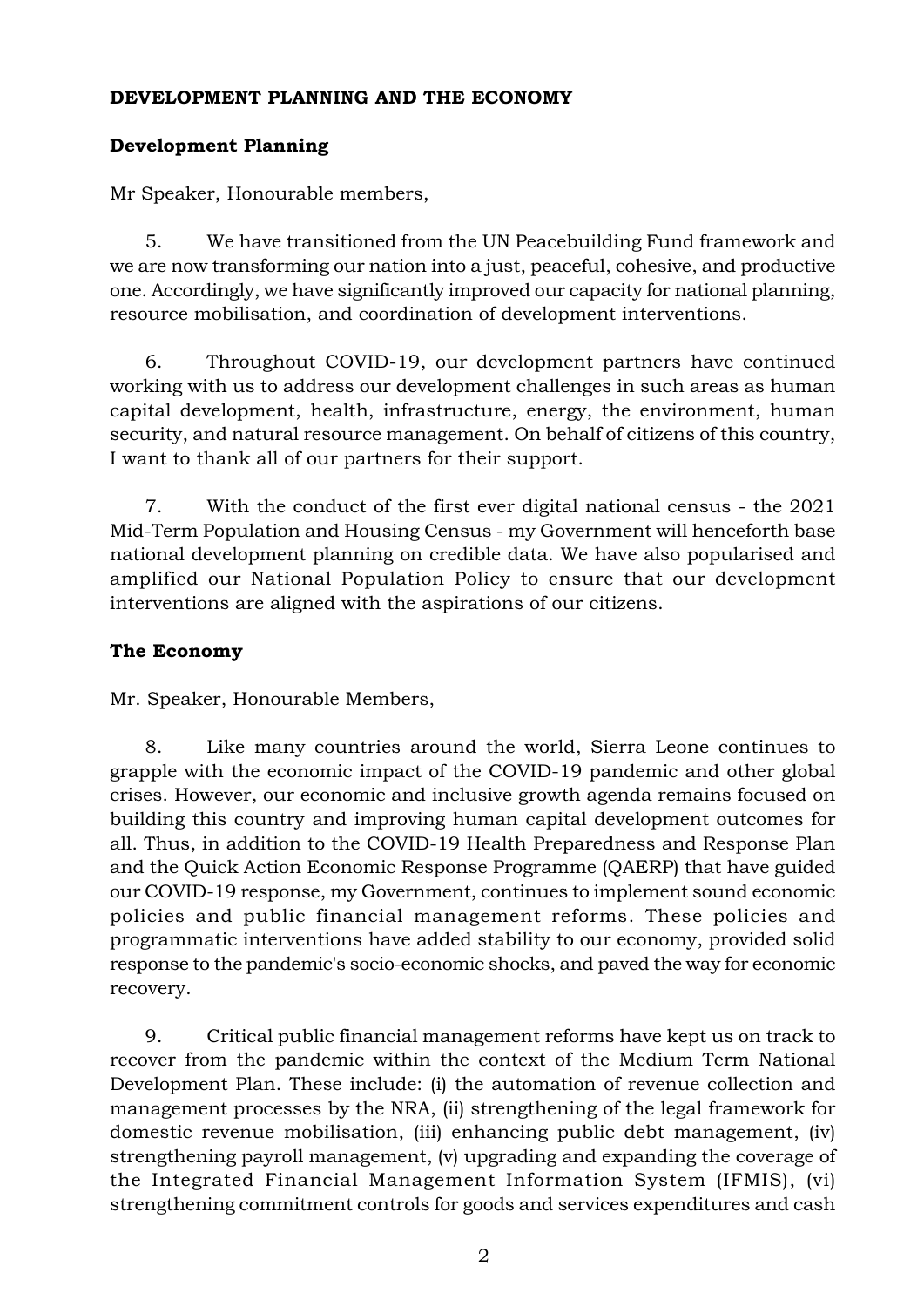management, (vii) enhancing the fiduciary oversight of State-Owned Enterprises, (viii) strengthening the internal audit function at central and local government levels, (ix) regular production of price norms by the National Public Procurement Authority (NPPA) to guide procuring entities, and (x) enhancing the transparency and accountability of COVID-19 spending.

10. Over the course of 2021, the Le500 billion Special Credit Facility provided by the Bank of Sierra Leone to support the production, importation, and distribution of essential commodities and the deferral of taxes due to the importation of essential commodities by the National Revenue Authority helped maintain the availability of essential commodities in the country, especially rice, fuel, and health supplies.

11. Government expenditures continued to focus on the priority areas identified in our medium-term National Development Plan (2019-2023). Building on this, my Government's investments in human capital development, especially in the education and agriculture sectors, continue to be complemented by investments in infrastructure. To facilitate the movement of agricultural produce, other goods, and persons, part payment was made for the rehabilitation of 1,835 km of trunk roads nationwide and the completion of 109 km of township streets. Funds were also disbursed to enhance electricity generation, transmission and distribution; and to expedite the restoration of electricity supply to the district headquarter towns and cities, thus stimulating economic activities.

12. Reforms to facilitate investment and improve the doing business climate have continued. To drive inclusivity, my Government continues to implement the National Micro-Finance Programme (MUNAFA FUND), through which 5,328 SMEs (of which 70% are female-owned), have successfully accessed much-needed finance.

13. Through its Business Development Pillar, the Local Content Agency has improved the capacity of local suppliers in procurement procedures and quality standards for those linked to the supply chains of six (6) large companies. Local suppliers showcased their products in the Made - In - Sierra Leone Trade Fair and Exhibition. The agency further commenced a nationwide Local Content Audit of Large Companies across growth sectors to increase compliance with Local Content Laws. The agency will soon review the Local Content Act 2016 to address grey areas and take advantage of opportunities embedded in the African Continental Free Trade (AfCFTA) for the local private sector. Legislation will be brought forward to this House.

14. I am pleased to announce that in spite of a sharp contraction in 2020, our economy is in recovery and projected to grow by 5.0 percent this year, higher than the Sub-Saharan African projected growth rate of 3.8 percent for 2022. Our economic management and inclusive growth strategy will therefore continue to focus on enhancing domestic revenue mobilisation, rationalising expenditures, working towards single digit inflation, maintaining a stable exchange rate,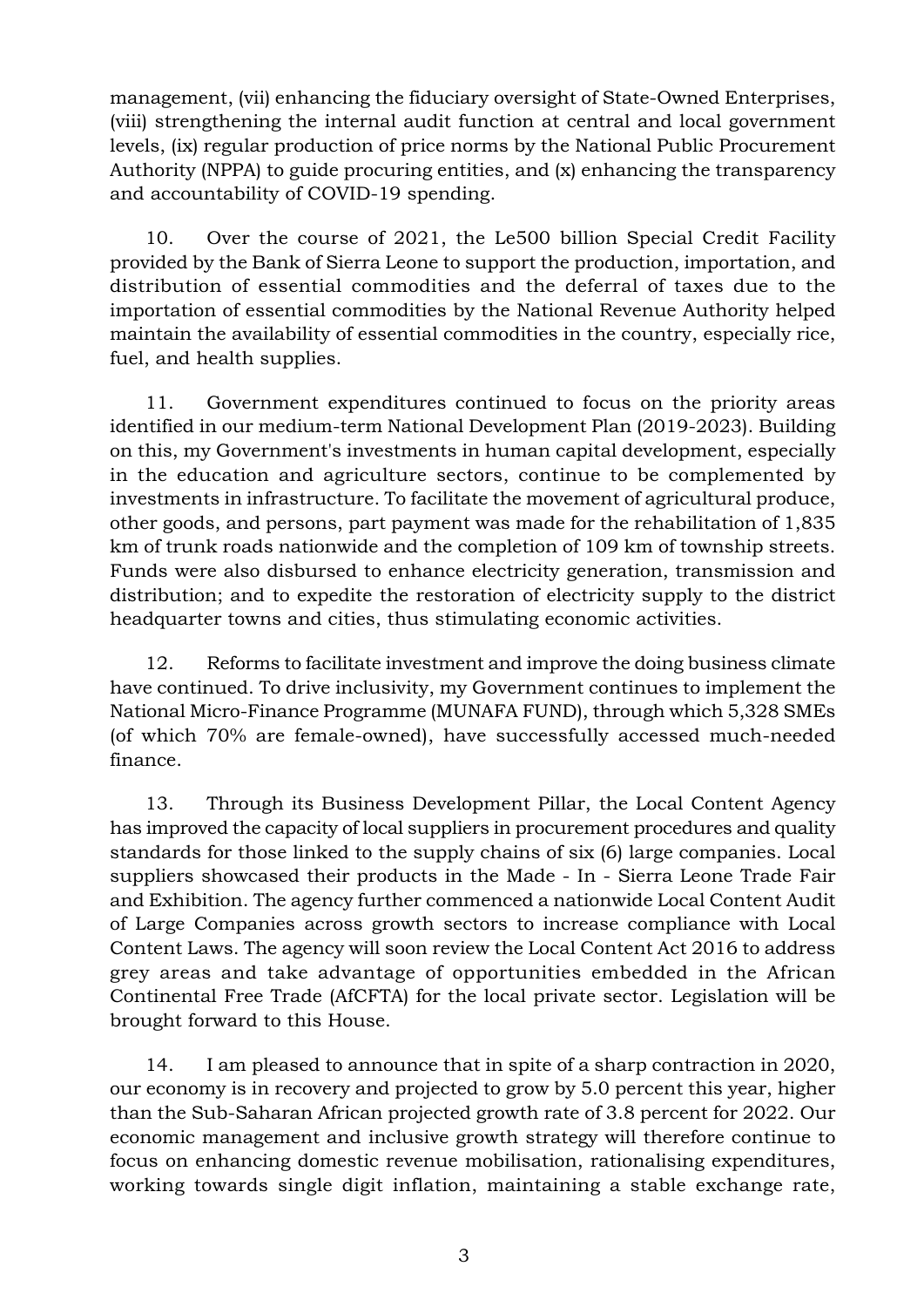safeguarding financial stability, striking a careful balance between reducing fiscal and debt sustainability risks whilst improving spending efficiency, and addressing external vulnerabilities. Furthermore, supporting post-COVID-19 recovery in key productive sectors, especially in mining, agriculture, construction, manufacturing, and tourism, will continue with efforts to improve business environment activities.

# National Revenue Collection

Mr. Speaker, Honourable Members,

15. The National Revenue Authority (NRA) has made sustained efforts at taxpayer engagements, enforcement of tax laws, compliance enhancement, and close monitoring of revenue performance challenges. Among other ongoing reforms, the Authority introduced the Integrated Tax Administration System; the Electronic Cash Register (ECR) system to capture sales data from GST-registered businesses; and the Customs Electronic Single Window to automate and make easy the clearance of goods through Customs, among other reforms. In the coming year, the Authority will introduce additional reforms to help ensure compliance, track, enforce, educate, introduce ICT solutions, and enhance border infrastructure. Measures will be introduced in respect of these reforms.

# HUMAN CAPITAL DEVELOPMENT

# Education

Mr. Speaker, Honourable Members,

16. I am before you today, the son of a mother who had no formal education, occupying the second highest office of our country. I say the second because the office of the citizen is in fact the highest position of our nation and democracy citizens who you all so ably represent. My commitment to the citizens of our country drives me and my government to give citizens the strongest tool to occupy that office: education. It is because of education I stand before you all. It is education that will liberate our citizens and empower them with the skills and tools for a healthy, productive, and fulfilling life.

17. I remember being moved upon hearing about the achievements of a student of Murialdo Catholic Secondary School in Lunsar, Marampa Chiefdom, Momoh Sankoh, who emerged not just as the best from the school but in the country, for the 2021 West African Senior School Certificate Examination, WASSCE. Behind the decision I subsequently made to offer this outstanding student a 5-year university scholarship is my belief that education can change the fortunes of our kids and provide a future of unbounded hope. The gains of education may not seem immediately apparent to some, but the future is stolen from those who do not prepare for it today. Beneath every great nation and people lies a foundation that was laid yesterday. This is the foundation we seek to lay by making investments in education, mobilising additional funding to improve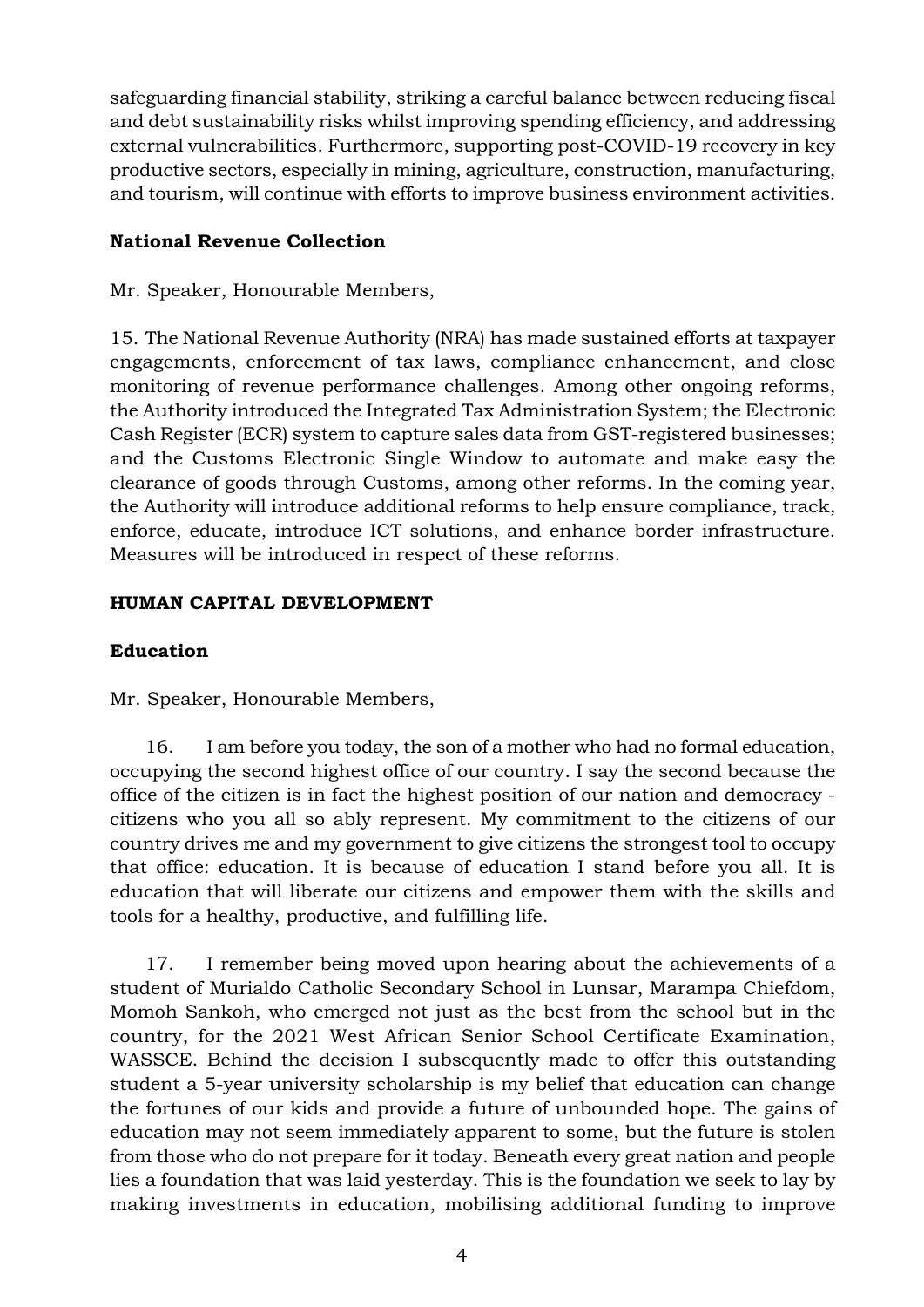learning outcomes, expanding school feeding, improving school governance, building more school infrastructure, accelerating the use of technology and innovation in education delivery and governance, publishing developmentallyappropriate learning resources and materials, and implementing a new school curriculum. And what a reward this policy direction has already started giving us. In 2021, over 600,000 additional children, especially girls, accessed schools; over 5,000 additional qualified teachers were recruited and received PIN codes; and we recorded a higher success rate in public examinations at all levels.

18. My Government also introduced the best teacher award and new national policies on Radical Inclusion, School Feeding, Integrated Early Childhood Education, School Catchment Areas, and Guidelines on the approval and use of school subsidies.

19. It is often said that to educate a woman is to educate a nation. No nation that takes its future seriously can afford to ignore the education of its girls and women. For my government, this is non-negotiable. Record numbers of girls are now enrolled at all levels of education in this country. Ground-breaking numbers of girls are now opting to study STEM disciplines as our policy assures free STEM education for girls from Class 1 to the completion of university. Parents no longer resist sending their daughters to school. All across the country, they now believe that with tuition paid by my Government; teaching and learning materials provided by my Government; school feeding in most parts of the country provided by my Government; health care and good school infrastructure provided by my Government; Parents now ask: "WHY NOT?"

20. Other national initiatives by our First Lady: "Hands Off Our Girls" that assures comprehensive safety for girls in school and in their communities; "Campaign against Early and Child Marriage" that ensures that our girls persist in, succeed in, and complete school; "Free Sanitary Pads" that removes the stigma of menstruation - now mean that little girls in villages as far adrift as Kurubonla, Koindu, Kamakwie, Sulima can now dream of being and will be doctors, nurses, engineers, lawyers, entrepreneurs and be all they want to be in a new Sierra Leone. That has always been my vision and that has always been my biggest bet - the future of Sierra Leone is female.

Mr. Speaker, Honourable Members of Parliament,

21. My Government has also expanded access to technical and vocational education and training by establishing and operationalising ten Government Technical Institutes in nine districts. Through the Skills Development Fund, we are working with the World Bank to train over 6,000 young persons for demandled skills in various productive sectors. Through Direct Aid by the State of Kuwait, we have secured 24 million USD for the construction of six additional TVET Institutes in Makeni, Lungi, Gbinti, Mongo, Koindu and Mattru Jong. Our plan to establish "Centres of Excellence" in automobile engineering and maintenance of Japanese-made vehicles has been boosted by a grant of 3.8 million USD from the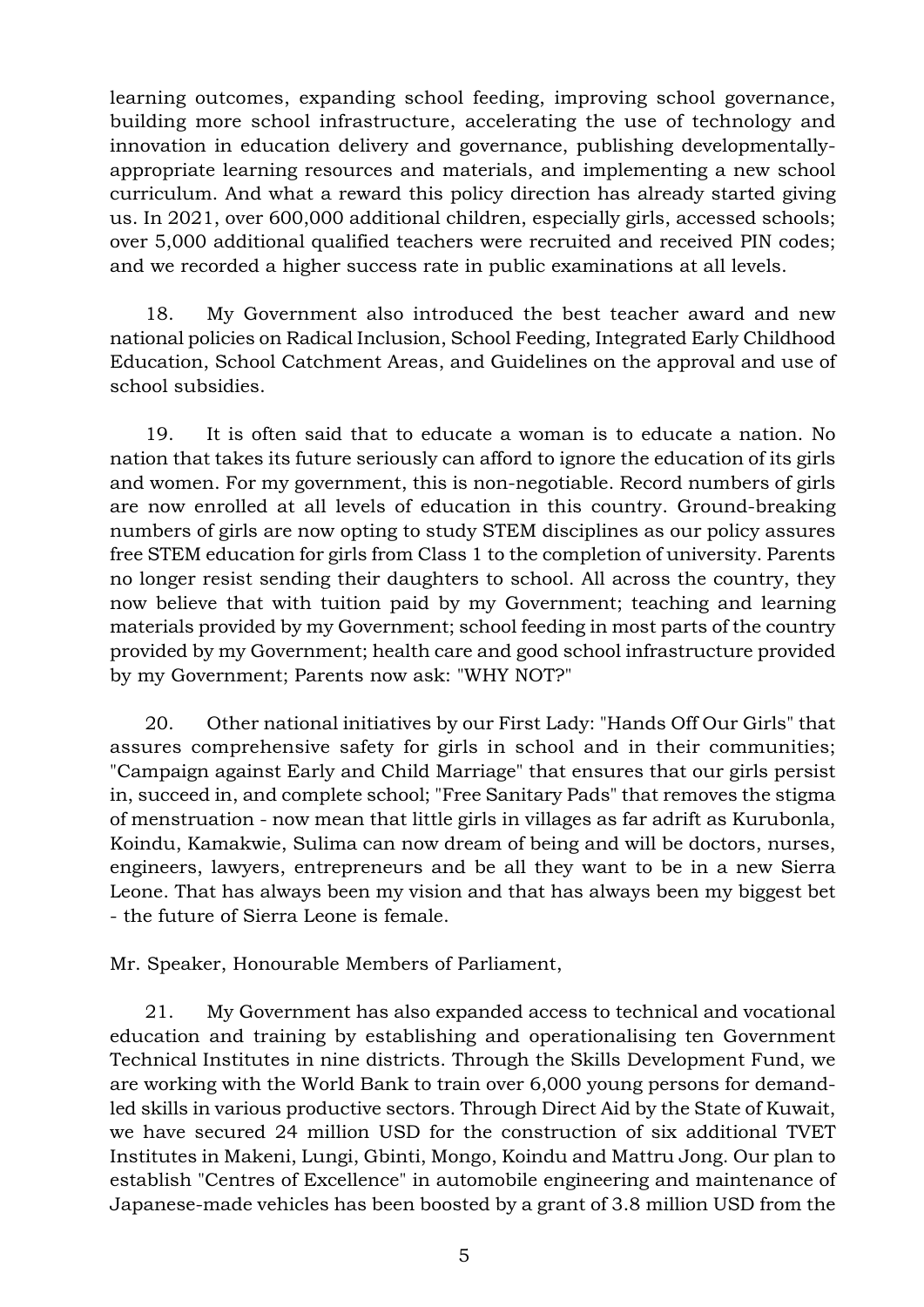Government of Japan (through UNIDO). This project will be implemented in the existing facilities of the Kissy Dockyard Campus of Freetown Polytechnic, and three other Government Technical Institutes across the country. Mining companies and agro-based industries across Sierra Leone are upskilling thousands of their workers with industry-specific skills.

22. The Milton Margai Technical University, the Eastern Technical University, and the new Kono University of Science and Technology will also offer a rich curriculum of industry-focused skills from hospitality, fishing, mining, artisanal works, to entrepreneurship. The Local Contents Agency has also commenced developing a Critical Skills Database of Sierra Leoneans home and abroad, to increase critical job opportunities. The Environmental Protection Agency (EPA) is operating a fully equipped centre of excellence to train Refrigeration and Air Conditioning technicians at the Government Technical Institute, Kissy Dockyard. EPA has trained forty (40) refrigeration and Air Conditioning technicians in the North and North-West regions of the country.

23. With funding from the African Development Bank, the National Youth Commission (NAYCOM) has implemented the Youth Entrepreneurship and Employment Project for training and certifying young persons in sustainable construction, hotel management and tourism, and sustainable agriculture including aquaculture and fisheries management. The commission has also invested in alternative livelihood opportunities including training in digital skills for young women, enhancing skills in the media industry including photography, and providing training in stone-crusher plant and other construction-related jobs. NAYCOM has also trained TVET instructors and equipped TVET institutions across the country.

24. My Government has completed a National Qualifications Framework that will ensure parity of esteem in the competencies acquired by graduates of TVET and Higher Education institutions. The framework will guarantee quality assurance in learning outcomes, equity, and inclusiveness.

25. The belief of my Government that technical and higher education institutions can only get better and serve the development needs of this nation, has led us to deliver governance and financial reforms, improved salary and other conditions of service, support for professional faculty and staff development at other African Universities, and expanded recruitment opportunities.

26. Let me express my profound thanks to you, Mr. Speaker and Honourable Members of Parliament for passing legislation that supported these reforms, including the Universities Act 2021, and the Sierra Leone Students' Loan Scheme Act 2021 that have opened up more access to technical and higher education. As an important step in granting our tertiary institutions more autonomy, I ceased being the Chancellor of all Public Universities in Sierra Leone. It is my belief that public universities need to be given a free hand in running the institutions that provide us with much needed skills, research and knowledge for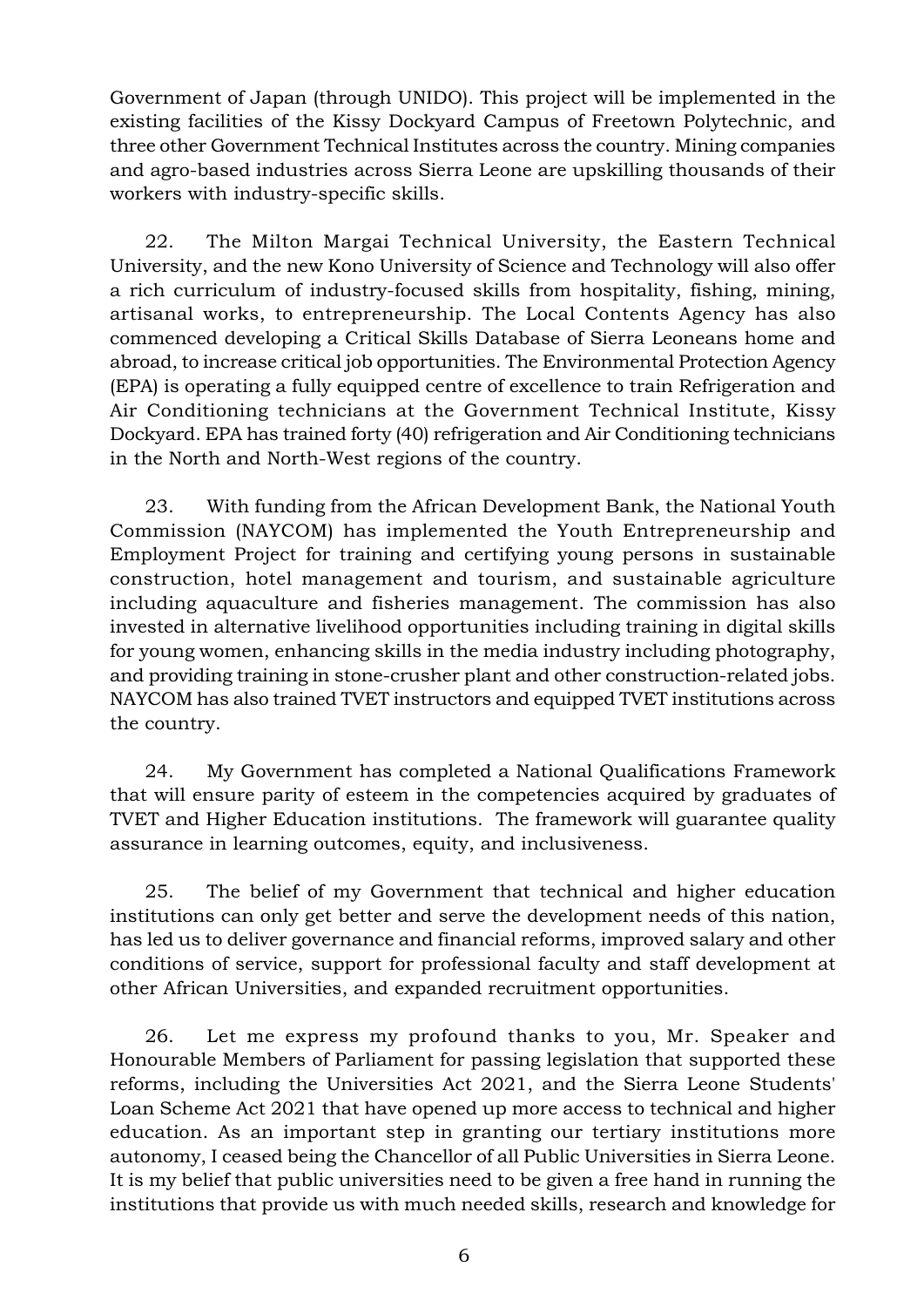the development of our dear nation. We have upgraded two Polytechnics to the Milton Margai Technical University and Eastern Technical University, and also turned sod for the long-awaited construction of Kono University of Science and Technology.

27. While education is generally deemed to be a mid-to-long term investment in development, we are already seeing the dividends of our work in tertiary and higher education. This year alone, we produced 54 Doctors, 34 Pharmacists, 32 Pharmacy Technicians, 366 Diploma in Nursing and 207 BSc (Hons) in Nursing Nurses from just the College of Medicine and Applied Health Sciences. This is in addition to record numbers of nurses, midwives, and community health workers who have graduated from various other accredited institutions around the country.

28. Our investment in postgraduate medical education has also seen early results. Only two weeks ago, our first two surgeon specialists from the University of Sierra Leone Teaching Hospitals Complex passed their membership examinations and became members of the West African College of Surgeons. Our government inaugurated that complex less than two years ago. Three more young doctors are already undergoing postgraduate psychiatry residency training. It fills me with great pride that we are training our own surgeons and specialists; and that for the first time in our nation's history, we are training our own psychiatrists!

29. While we rightly celebrate this, we do not rest on our laurels. Our government is only inspired by these successes to do even more. In the coming year, my Government will lay measures and legislation to consolidate and expand these and other gains in the sector.

# **Health**

Mr Speaker, Honourable Members,

30. It is my firm belief, that every person in Sierra Leone is owed access to quality and affordable health services, and this without undue financial hardship. This is a responsibility our government takes very seriously

31. In line with our Universal Health Coverage goals, we have developed a new national Health Sector Strategic Plan and a Health Financing Strategy (2021- 2025) that increases budgetary allocation for health and sanitation to 12%, and realigned the leadership and structure of the health sector in order to maximise efficiency. We have restructured and are working towards making the Sierra Leone Social Health Insurance Scheme (SLeSHI) operational. We have also promoted social dialogue with stakeholders in the health sector, provided health insurance for all healthcare workers, regularised and strengthened the national drug distribution system, and expanded free healthcare services to school-going children, the elderly, and persons with disabilities.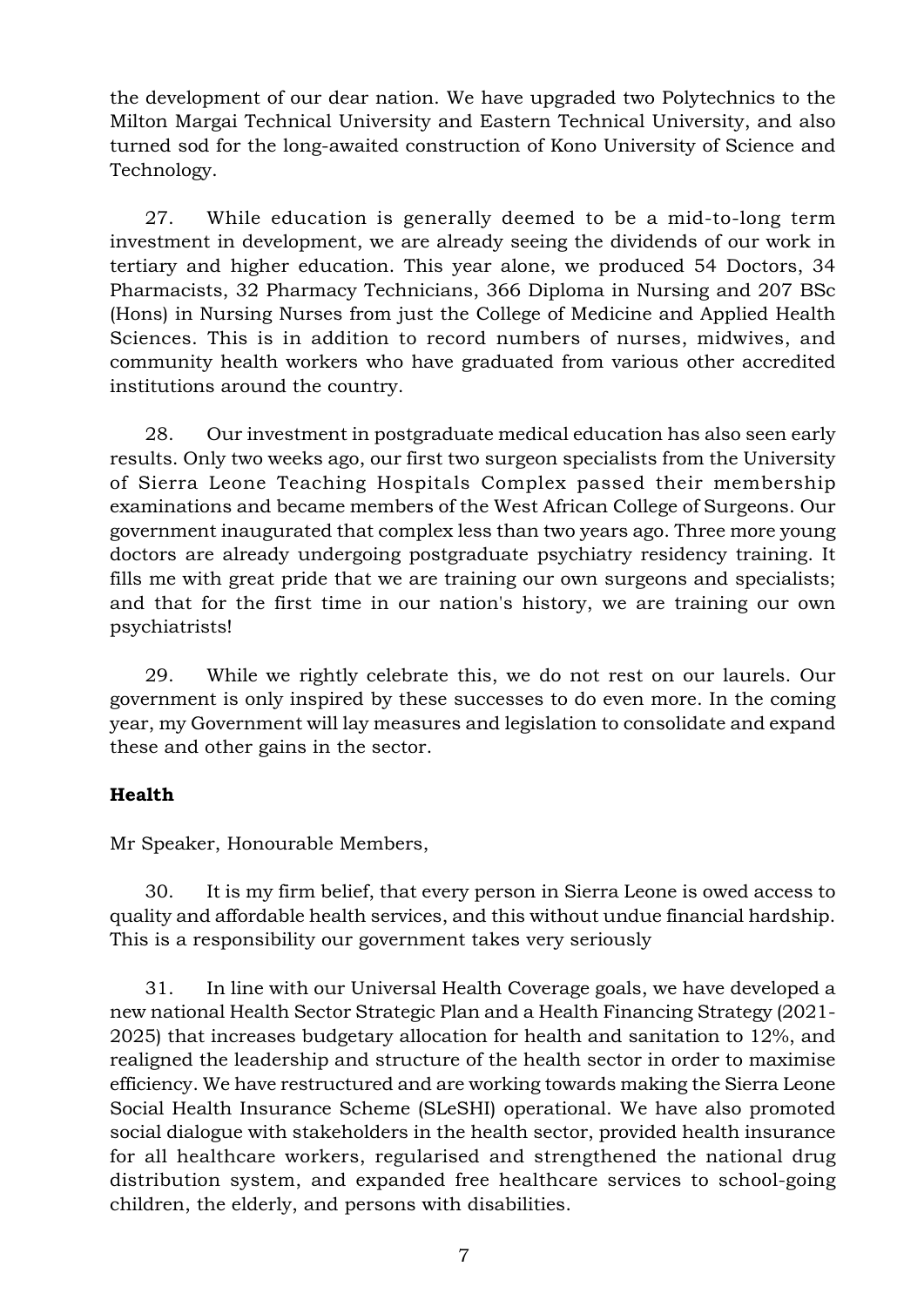32. Around the world, technology is being used to drive health service delivery, improve healthcare outcomes and empower patients and we are not being left behind in this regard. My Government is actively taking advantage of technology and innovation to deliver inclusive health services and health information. With the support of the People's Republic of China, my Government launched the "Health on Wheels" Initiative that will provide the full spectrum of health services to underserved communities. Government has strengthened Health Management and Information Systems (HMIS), data from which will be used to support informed strategic decision-making, programme development, and case evaluation and management. We have also adopted a hub and spokes approach to restructuring healthcare service delivery so that there is a healthcare facility within a five-mile radius of every Sierra Leonean. My Government has also strengthened disease surveillance and emergency systems. The Surveillance Directorate has been embedded in NaCOVERC throughout the COVID-19 pandemic. We have also operationalised an effective network of ambulances right across all district hospitals in the country.

33. We have not just constructed health facilities across the country, we are equipping them with diagnostic laboratories, sufficient beds, and other equipment. We have secured oxygen generator plants in Bo and Kenema. In addition, my Government has allocated over 75 billion Leones to refurbishing, improving, or rebuilding healthcare infrastructure across the country. For the first time in fifteen years, Makeni Government Hospital, Magburaka Government Hospital, Port Loko Government Hospital, Kabala Government Hospital and other regional hospitals in the country will be renovated and made fitter for providing critical health services.

34. Several Peripheral Heallth Units (PHUs) have been constructed and opened to the public. Partners have also completed a number of health facilities across the country. The private sector and non-governmental organisations have also invested in the health sector. Their interventions have or will increase bed capacity and provide advanced diagnostic services.

35. With the expansion and upgrading of health infrastructure, we have trained and hired more nurses, doctors, midwives, pharmacists, laboratory technicians, and community healthcare workers than ever before. We have also reviewed compensation packages for all classes of health staff.

36. It is heartening to see that as a consequence of these far-reaching investments, maternal and child mortality rates have been considerably lowered. We have also reduced malaria-related deaths by over 47%; lowered the disease burden for other common illnesses; and the number of people living with HIV who receive lifesaving treatment has doubled.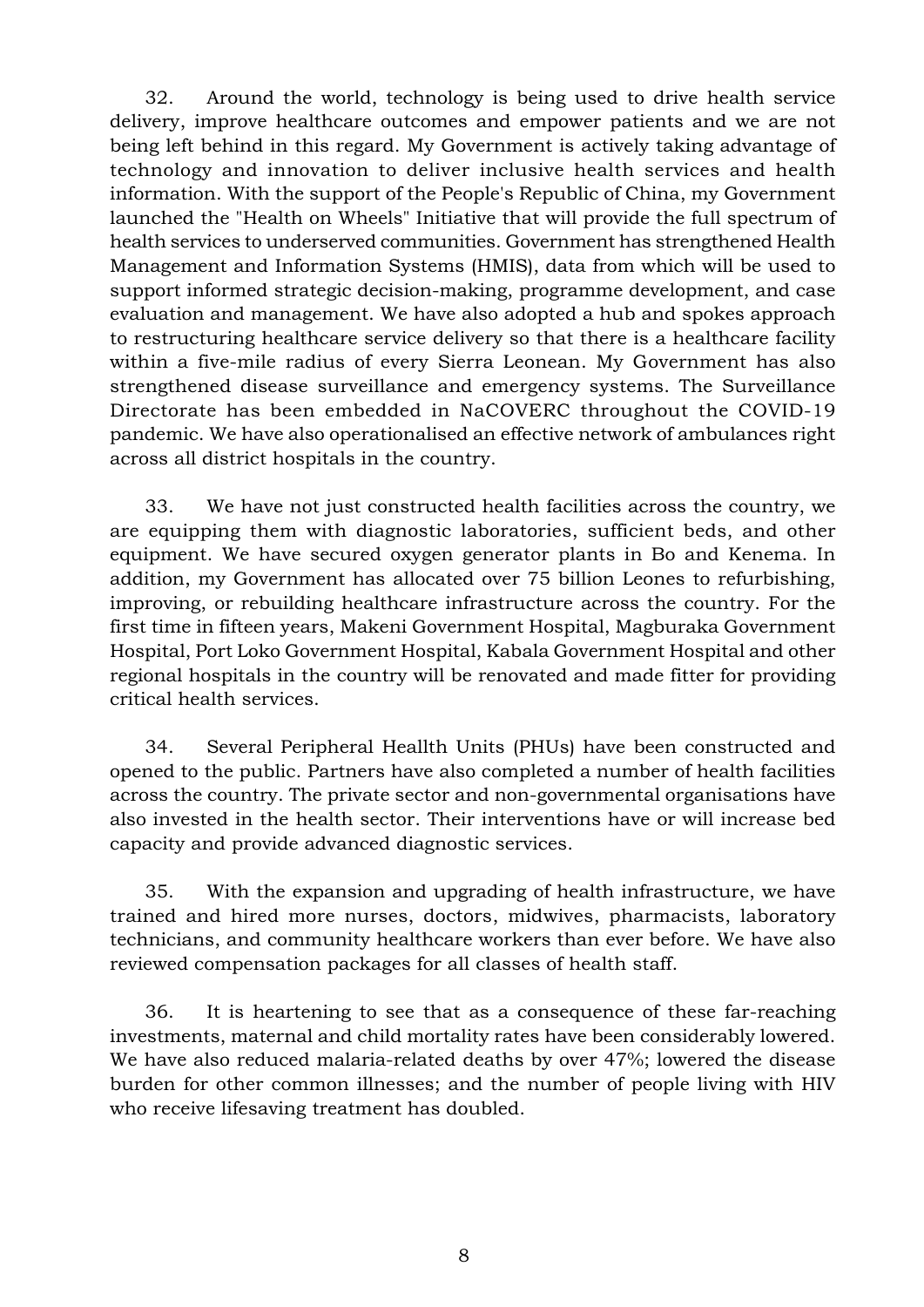37. I am particularly pleased that our COVID-19 vaccination rates are higher than the average for African countries. I thank the workers, healthcare personnel, and citizens who have volunteered themselves to receive these lifesaving vaccines. It is my hope that citizens who have not yet done so will avail themselves of the opportunity to access these vaccines and join the world in fighting this disease.

38. Our partners, including The Global Fund, The World Bank, the FCDO, and USAID have significantly increased funding to the health sector to hundreds of millions of dollars due to their confidence in our management of funds and the focus and clarity of our strategy to achieve Universal Health Coverage goals.

39. Looking ahead, my Government is focused on strengthening primary health care services, disease diagnostics, and also establishing pharmaceutical production in this country. My Minister will bring to this house measures and legislation to achieve these outcomes.

# Food Security

Mr. Speaker, Honourable Members,

40. Food security is not merely about filling people's stomachs or guaranteeing that people can buy food in markets. Affordable, safe and sufficient food supply is also a matter of national security, alongside other essentials like water, energy, and the environment. This is why the third component of my flagship human capital development priorities, and a key factor in building national resilience is food security.

41. In March, I met with President Nguyen Xuan Phuc of Vietnam - a country that has comparable arable land, learned some of its best lessons on rice cultivation from Sierra Leone, but is now one of the world's leading rice producers. We held talks and witnessed the signing of three bilateral cooperation documents in diplomacy, agriculture, and fisheries between ministries and sectors. Our government is firm in its resolve to pursue food security and to establish and develop cooperation ties with Asia-Pacific nations, including Vietnam, to achieve this goal.

# Agricultural Production

42. One of the well-known ways of improving Food Security is through climate and nutrition-smart agriculture. We cannot continue in the old ways of agricultural production in the light of all that we know about the earth and climate. Agricultural systems must become more productive, and less wasteful. But above all it must be more sustainable.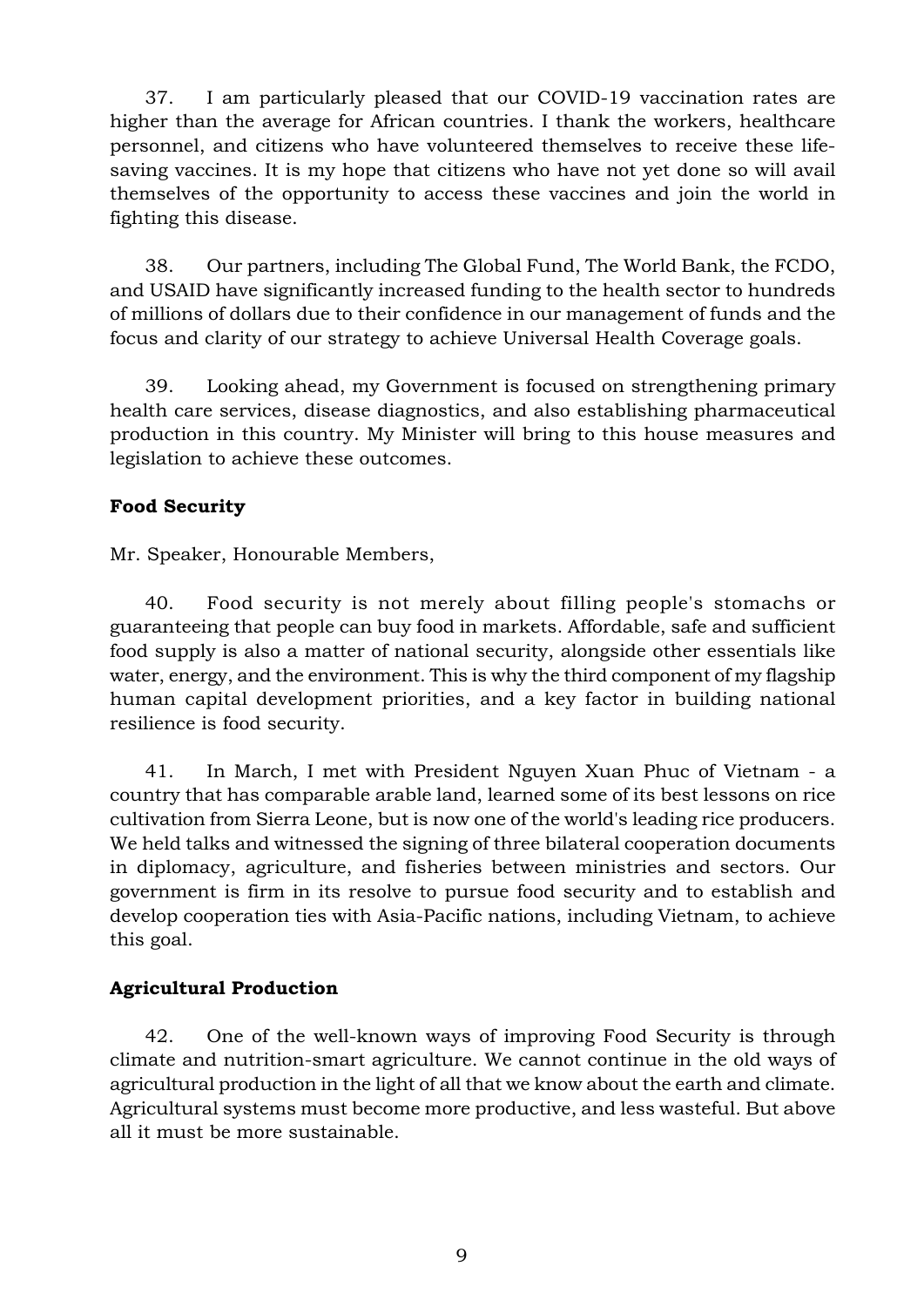43. In the light of this, my government has, over the last four years, extended the area of land under cultivation, supported farmers in a variety of ways and increased production across the country. There has been a major policy shift that protects such fragile ecosystems as mangroves and upland; extends mechanisation services (machine rings) in all 16 districts to put more new lowland areas under cultivation and attract the private sector in providing mechanisation services; establishes an Agriculture Credit Facility for distributing agricultural inputs like seed and fertiliser; introduces a transparent e-wallet system; and creates a complement extension staff to reach millions of farmers with information to help in decision making, and boost production and incomes

44. The Ministry of Youth has also partnered with the Ministry of Agriculture to establish youth farms and cultivate 19,200 acres of farmland for rice production. They have also developed a new agrobusiness model that will create Chiefdom Youth Agro-Enterprises and provide for each chiefdom including a Mini Rice Mill, Mini Rice Cutter, Thresher, Winnower, and an electronic scale for rice production. In partnership with International Organization for Migration (IOM), 200 young people have also been trained across the country in tractor operation, basic repairs, and maintenance.

45. My Government has also distributed 3,000kg of cashew polyclonal seeds nationwide to seed new farms, provided locally-manufactured rotary weeders procured for farming business organisations in Karene, Bombali, Port Loko, and Kambia to support post-harvest activities; worked with partners to train 39 Youth Contractors on Inland Valley Swamp (IVS) development/rehabilitation and water control in Kambia, Tonkolili, Koinadugu, Kenema, Pujehun and Moyamba; and, established five demonstration farm sites in five districts (Bo, Pujehun, Kailahun, Koinadugu, and Tonkolili) for Women in Agriculture and Nutrition. My Government has also started onion production in Moyamba, Lungi, Karene, and Falaba. My Government is working on additional actions to enhance food security. Bills and measures will be laid before this Honourable House in the year ahead.

# Fisheries and Aquaculture

Mr. Speaker, Honourable Members,

46. My Government's focus on the fisheries and aquaculture sector has been both about food supply and economics. We believe that sufficient fish should be available in the market and that the sector should create jobs, higher incomes for people engaged in and can invest in the sector, and foreign exchange revenues. Revenues from the sector are unprecedented. My Government has kept its commitment to promote efficient governance of the fisheries sector and the sustainable management of fisheries resources. We have maintained the scientific assessment of fish stock over the last two years and will analyse and archive data as well as develop a web-based database for artisanal boats.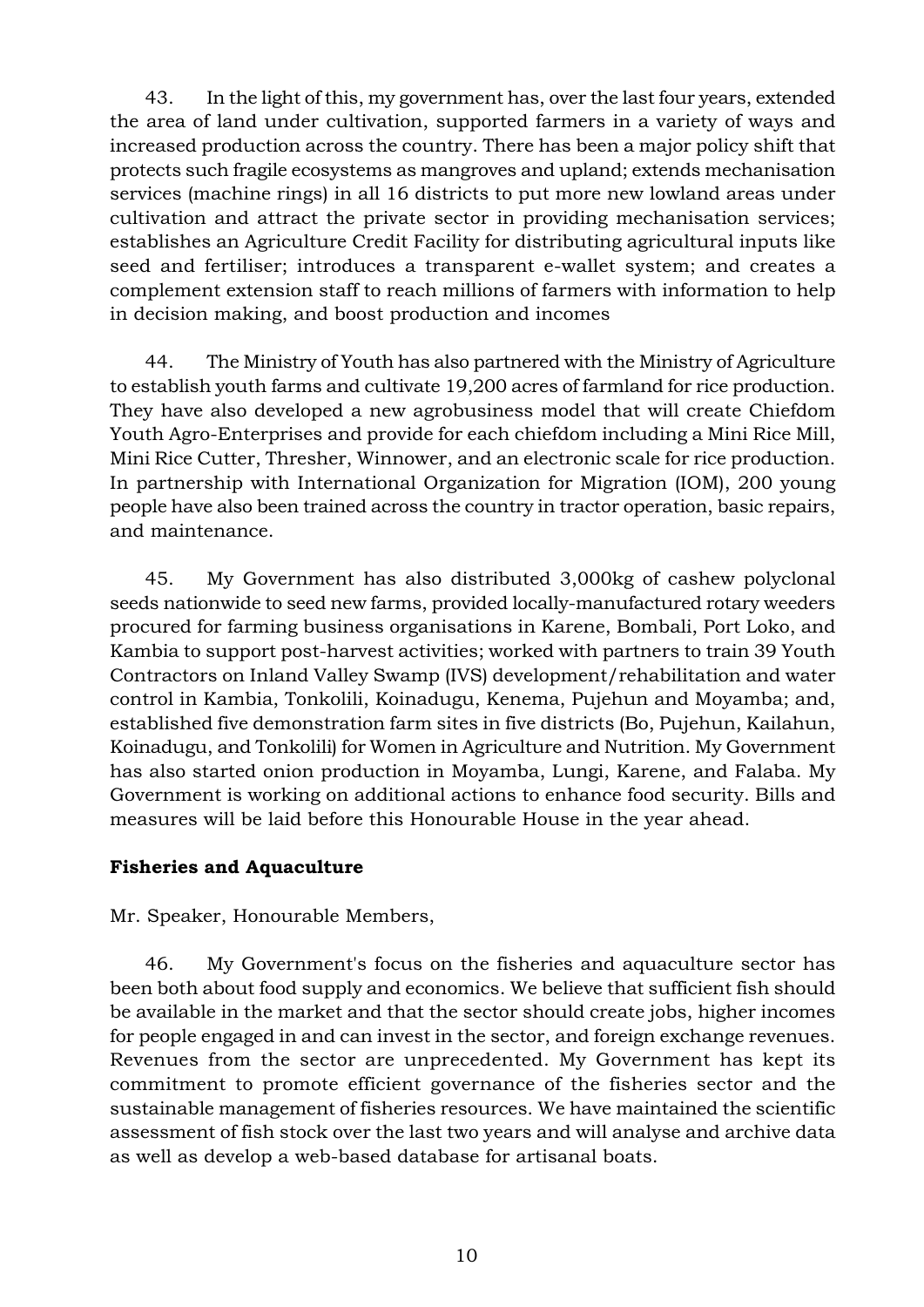47. My Government has created thousands of jobs for youth and women in the sector. A business start-up finance kit has been provided for Women in Fisheries Group in Tombo, for instance. My Government has collaborated with the UNDP to procure and commission artisanal fishing boats for youth groups involved in sand mining at Lakka, Hamilton, Goderich and Konakridee. An initial set of 70 boats equipped with their ultra-modern accessories were handed over to 1,400 youth in the coastal communities. Government has also procured and distributed life-saving and data collection equipment. Working with partners, Government has constructed solar-powered fish-processing buildings, solar powered freezers and fish processing equipment, and provided improved smoke ovens in various locations around the country.

48. The construction of a new fisheries outstation in Sulima, and the purchase of eight inshore patrol craft by the Government of Sierra Leone and the World Bank, have empowered the coastal fisheries outstations to engage in both extension services and to conduct community fisheries surveillance patrols. Additionally, fishers have been trained in sustainable small-scale fisheries guidelines; net mending; fish handling, processing, and packaging; and identification and tagging of seabirds and sea turtles in order to enumerate bycatch of these species in the fisheries and marine sector. Furthermore, Competent Authority (CA) offices have been established for certifying fish and fishery products based on sanitary and hygiene condition set up at the Fisheries and Marine Training Institute, Kissy Dock yard and other key parts of the country. A fish feed machine received from the FAO has been installed in Bo and the production of fish feed has commenced to boost aquaculture production. A fish hatchery to produce fingerlings is under construction in Bo. The Ministry of Youth has piloted 4 Innovative Polytene Fish farms and 100 youth have been trained and certified in aquaculture techniques.

49. It has been the position of my Government that Sierra Leone stands to gain revenues from constructing a fish harbour. Following the ratification of the agreement and the survey plan by this august House, I signed the warrant for the acquisition of 252 acres of land at Black Johnson. Compensation of landowners will commence as soon as all verification of land ownerships is completed. Environmental, Social, Health Impact Assessment (ESHIA) studies at Black Johnson are ongoing. Additional measures, as deemed necessary, will be put in place for the success of this project.

## LANDS AND THE ENVIRONMENT

50. My Government's focus has been on improving efficiency in land management and administration in the dual land tenure system, and provide affordable housing in the country. In the coming year, my Government will work to strengthen the legislative and institutional frameworks for effective land governance that will improve gender-sensitive access to land resources and streamline access to land for foreign investors. A National Land Commission Bill and a Customary Land Rights Bill have been brought before this Parliament.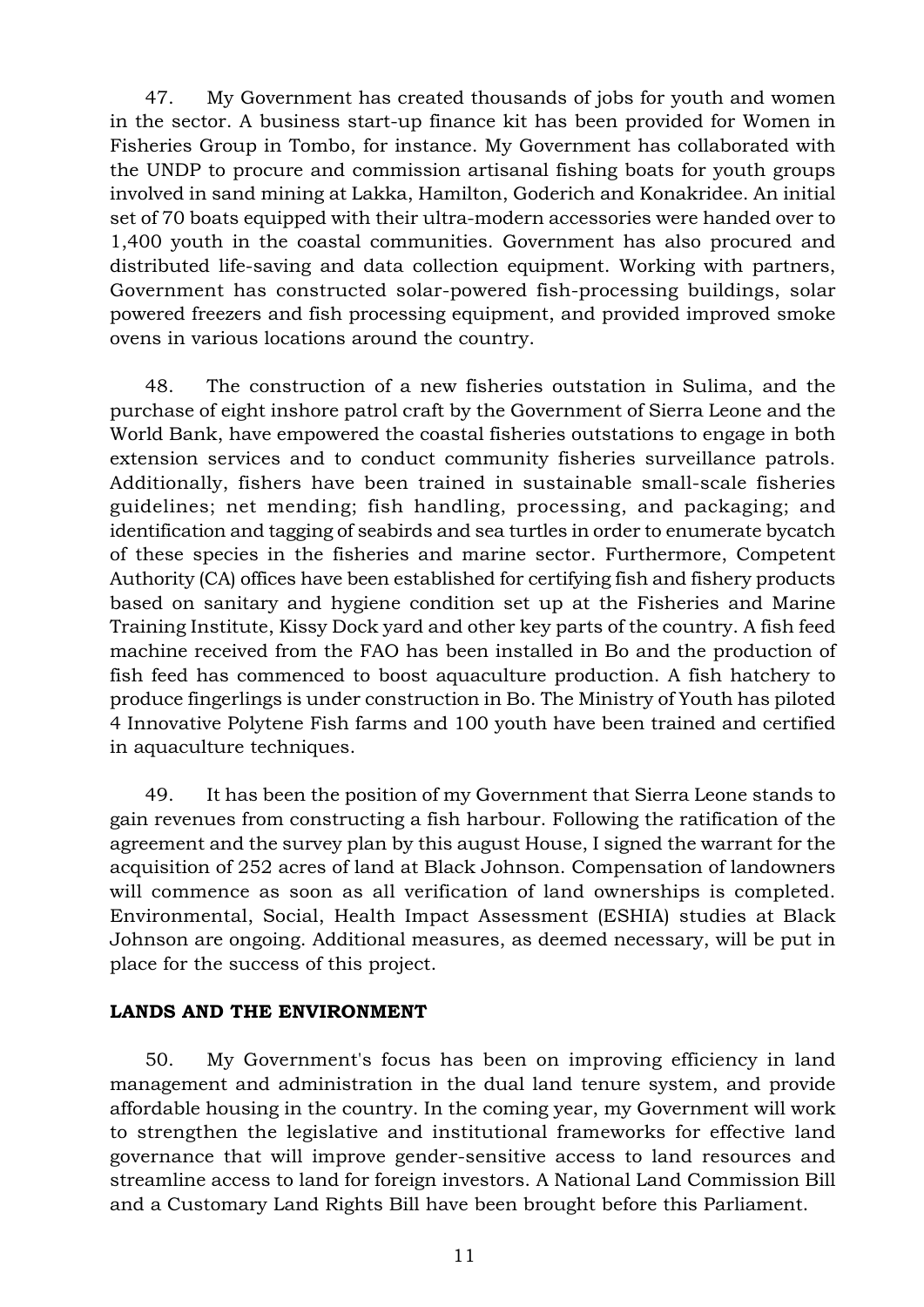51. My Government has also secured a commitment of a \$40 USD million grant from the World Bank to finance the development of an integrated GISbased Land Management Information System (LMIS) that will allow the transition from registration of Instruments to Land Title Registration System. The new Biometric Land Title Registration System will enhance tenure security, provide more protection of land and property rights, stimulate the investment markets, boost domestic tax revenue generation, and reduce land conflicts.

52. In anticipation of developments in the housing sector, my Government has set aside a National Land Bank of Ten Thousand (10,000) acres of land for allocation to national development projects. Already, seven (7) Joint Venture Agreements have been negotiated with potential Real Estate Developers and are awaiting Cabinet approval. These investments will see the development of affordable housing units and administrative buildings. My Government has established a fair raffle-system for the distribution of land among citizens for residential housing developments. My Government has secured funding under the Sierra Leone Economic Diversification Project (SLEDP) to develop a National Building Code (NBC). An implementation and enforcement of a national building code will ensure nationwide uniformity in the control of building development. Measures and legislation will be brought to Parliament.

53. My Government's vision for our cities and towns is to have a coherent policy that guides sustainable urban planning and management. The Limkokwing to Regent Road already indicates what can be achieved with well-lit and treeplanted roads. We could improve and regenerate urban spaces, make our cities greener with trees, plan for more open public spaces, and encourage greater use of renewable solar technologies to light up our public spaces. Spatial maps are being developed for eight cities and land is being acquired in Lungi to facilitate sustainable urban planning and the development of a financial city for international trade and investment. A National Urban Policy is being developed and measures will be brought to parliament in the coming year.

# Environment

Mr. Speaker, Honourable Members,

54. Now more than ever before, our country and planet need us to step up and change the way we treat the environment. The protection of our environment is not just for aesthetics or even economic reasons. Our survival as humans depends on this.

55. While protecting the environment is our collective responsibility, it is certainly the duty of governments and nations to lead the charge. My Government remains committed to the sustainable management of forest resources and promoting sustainable environment protection. We will plant in excess of 5 million trees in the next five years in order to change the "brown-neck" image of our country as the third most vulnerable country to climate change. We have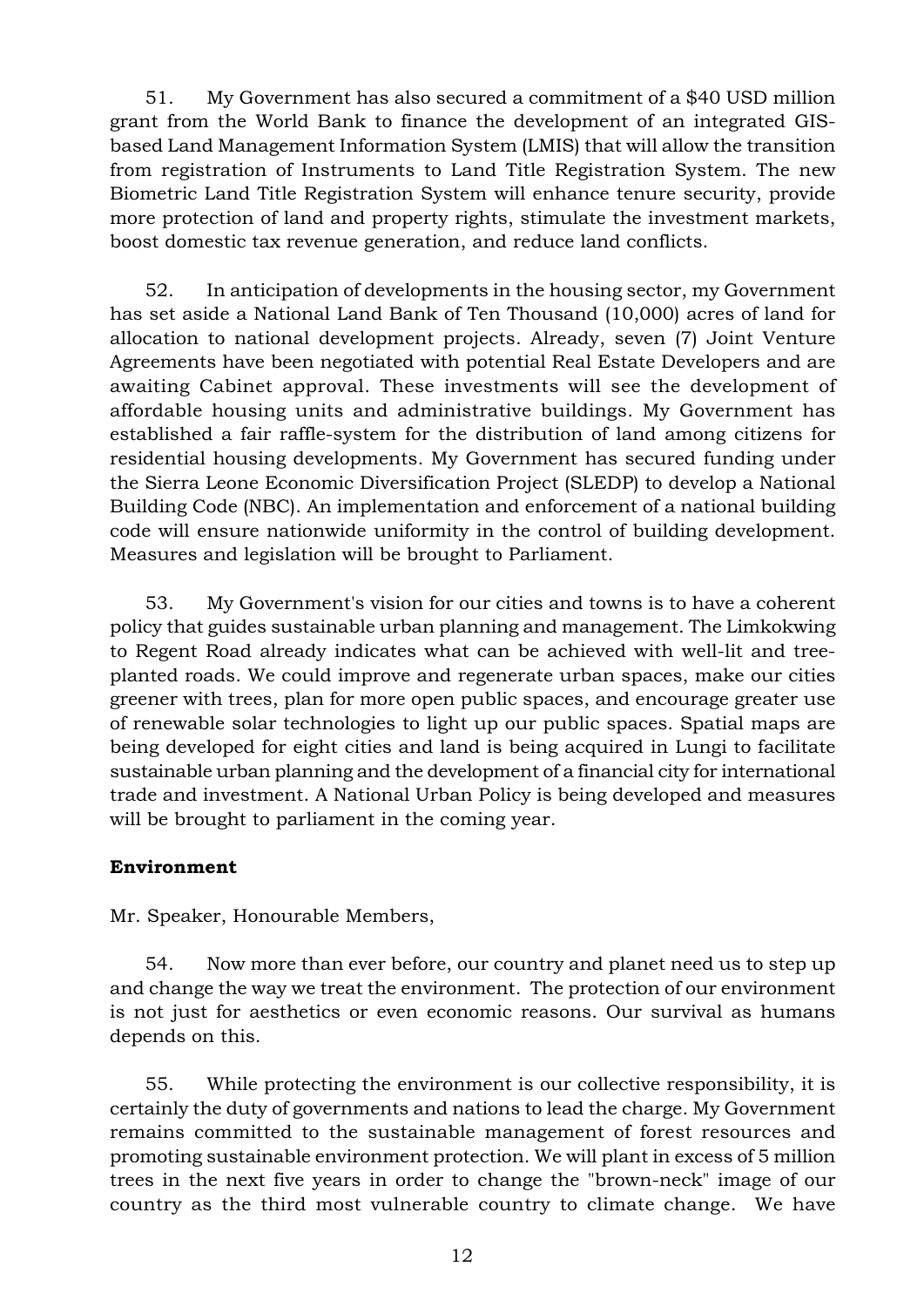strengthened our mitigation and adaptation strategies, and through grants from partners like the Global Environmental Facility, we are strengthening our institutional and technical capacities to implement the Paris Climate Agreement.

56. We have installed four marine weather stations that are saving the lives of fishermen, sea transport workers, and coastal settlers. Nationally Appropriate Mitigation Actions (NAMA) have been developed; protected area management procedures have been enhanced; and Ecosystem Conservation systems and procedures have been put in place. Further measures will be brought to Parliament as necessary.

# INFRASTRUCTURE

Mr. Speaker, Honourable Members of this House,

57. My Government's vision of infrastructure is situated within a bigger strategic framework of creating a more resilient, inclusive, and sustainable future for Sierra Leone. It is about creating opportunities and generating new or improving existing centres of productivity; supporting new economic investments; improving agriculture; opening up trade and the flow of products to markets; creating jobs; making people, places, and services more accessible; prioritising public safety; and making the lives of Sierra Leoneans better. It is within this strategic vision that my Government has completed or is constructing the most number of infrastructural projects within a four year period in this country's history.

# Roads and Bridges Infrastructure

58. Accordingly, my Government, working with partners, has completed the following major projects: a dual carriage highway (four lanes) with tree-lined medians from Freetown to Masiaka; the highway between Bo and Bandajuma (46km) and the Bandajuma-MRU Road (105km) and 3 major bridges; a highway from Moyamba Junction to Moyamba and 4 modern bridges (36km); the Pendembu- Kailahun Road (28km); and the Hill Station to Regent Road completed with modern lighting. There is significant progress on the Lumley-Tokeh road and the Hillside Bypass road. My Government is working to commission those major arterial roads before the end of this year. My Government has also undertaken expansion and re-gravelling works and culvert bridges on 1,800km of roads across the country making them more motorable and making erstwhile remote communities more accessible than before now.

59. My Government has also completed more bridges in four years than any Government has in the history of this country - Sengbeh Pieh Bridge, Savage Street Bridge, and Gondama Bridges are completed and have eased up traffic; the collapsed Mabang Bridge over the Ribbi River is nearly ready for commissioning and it will open up a major corridor running from Moyamba through Songo; two 50M bridges on the Pendemdu-Kailahun road; and in a few days, I will commission the brand new, 163M long, two-lane Magbele Bridge over the Rokel River. My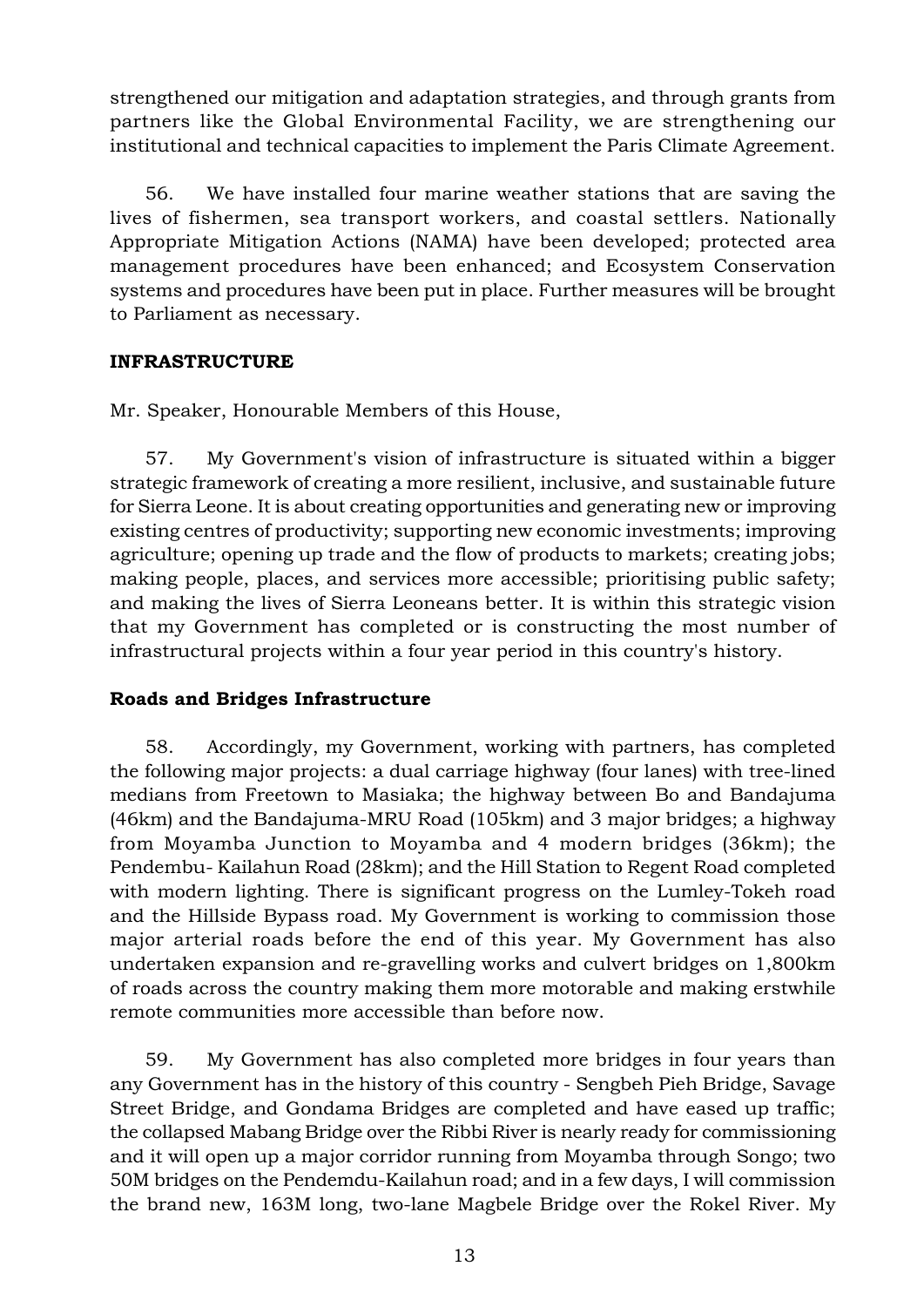Government will commence reinforced concrete bridge construction works at four ferry crossings: Tomparie (Karene District), Mattru (Bonthe District), Gendema (Kenema District) and Manowa (Kailahun District).

60. My Government has also rehabilitated and reconstructed major township roads in Freetown, Kono, Kabala, Bo, Kenema, Bonthe, Makeni, Magburaka, and Mattru. Construction works will soon begin on township Roads in Kamakwei (Karene District), Falaba and Mongor (Falaba District), Blama, Segwbema, Daru, Zimmi, Potoru, Bandajuma, and Njaima Sewafe. We are resurfacing roads within military facilities. In addition to 34 Military Hospital, construction works will soon commence on additional roads within Wilberforce Barracks, Juba Barracks, Murray Town Barracks and Benguema military facilities.

61. Construction works on the Mattru - Kpetema Road, funded by BADEA and the Government of Sierra Leone, have commenced and Government is finalising funding arrangements for the Kpetema - Tikonko Junction section. The Sefadu- Kamiendor - Guinea Border road (78km) and the Kailahun - Koindu - Guinea / Liberia Border roads and Yenga Bridge are also key priorities on which my Government is working for the coming year and measures and instruments will be laid before this august body.

# TRANSPORTATION INFRASTRUCTURE: AIRPORT, MARITIME, PORTS

62. Within the coherent framework of opening up Sierra Leone, promoting investment, opening up economic centres, and facilitating the safe movement of people, goods, and services, my Government has invested significantly in transportation infrastructure.

# Airport

63. The need for an ultra-modern airport with enhanced facilities cannot be overstated. Even in the midst of COVID-19 in 2020, the SUMMA Group, based on independent assessments of our credibility and viability made its largest investment in the Africa sub-region of \$270M USD for building a brand new, ultra-modern international air terminal at Lungi. The investment model is simple: build, operate, and transfer. Sierra Leone pays nothing but will receive all the benefits of a new air terminal that will ultimately be transferred to the country. In late March, I visited and inspected ongoing works. We are well on schedule to commission an air terminal that will be one of the best in the subregion.

64. Until my Government commissions the new air terminal, we have worked to improve the security and safety at the airport from an ICAO rating of 63.4% to 71.6. This current rating is far above the African/ Indian regional average of 55%. We have improved detection and surveillance devices and procedures and signed 26 bilateral agreements to improve security at the airport. Just two weeks ago, I commissioned two more fire engines that will enhance the fire-fighting capabilities at the airport.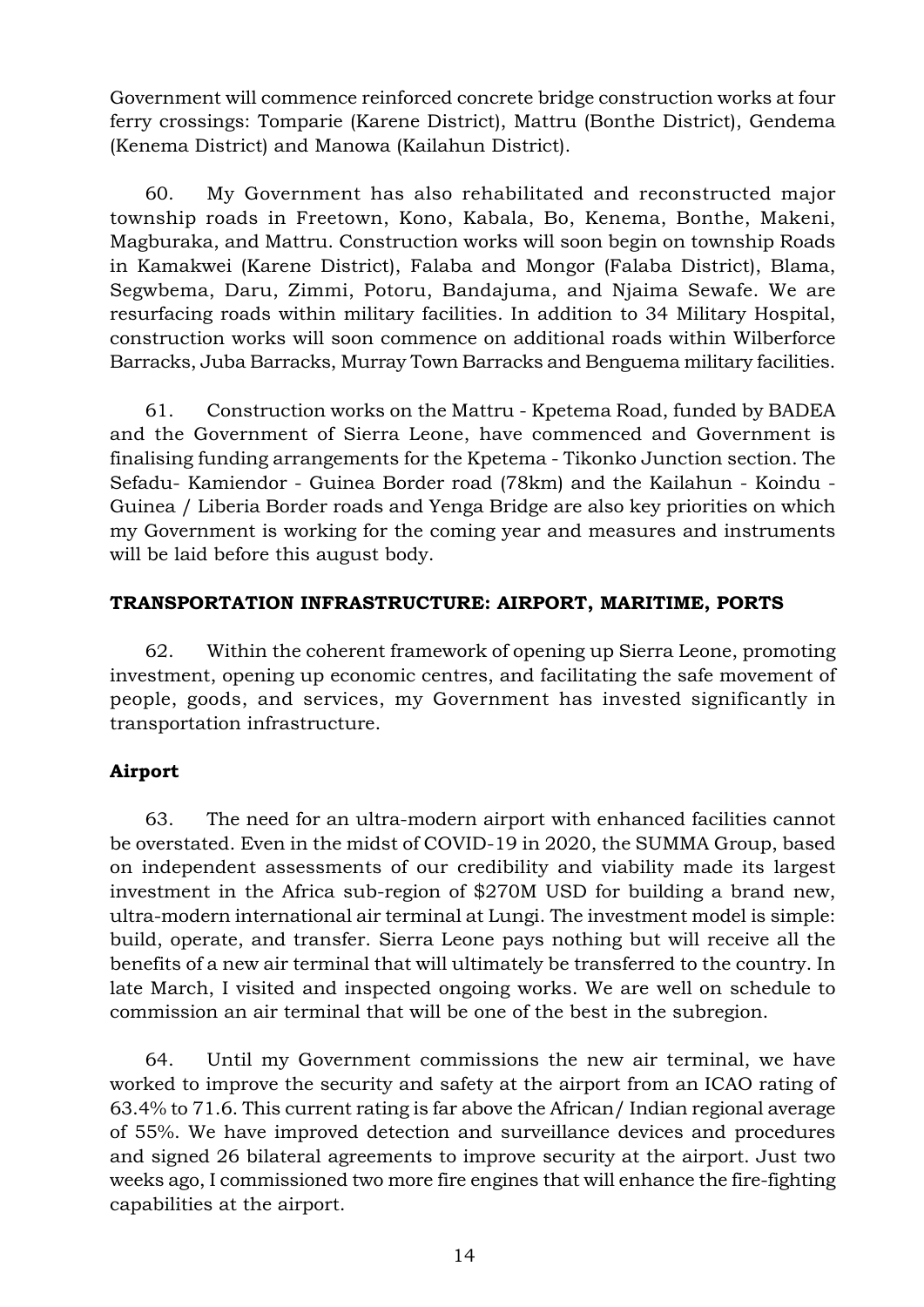## Maritime and Ports

65. My Government has also focused attention on maritime transportation infrastructure. The rehabilitation of the Lungi/Tagrin jetty is at an advanced stage. The new Tagrin and Kissy Ferry Terminals waiting halls have been constructed to meet international standards. The Ministry of Transport and Aviation has also concluded a public-private-partnership (PPP) agreement with a Turkish company to provide four additional ferries to Sierra Leone.

66. To improve maritime safety, my Government has domesticated nine mandatory instruments of the International Maritime Organization (IMO). I would like, at this point, to thank this august body for passing the Merchant Shipping (Standards of training, Certification, and Watch keeping for Seafarers) Regulations 2021. This will not only enhance Sierra Leone's Maritime Standard rating, it will also lead to increased revenues in the sector and create employment for Sierra Leoneans.

67. Within the broader framework of My Government's Sierra Leone Ports Authority Master Plan, we have dredged the port entrance, rehabilitated Berths, and concluded a contract to expand a new terminal eastward. ICT developments will also enhance coordination in the workflow among departments in order to facilitate trade at the Port. In order to assure the efficiency of pilotage services at the Port of Freetown, towage and shuttle services will be privatised. I am pleased to inform this House that the Port of Freetown has been fully certified to have passed the International Ship and Port Facility Security audit by the International Maritime Organization (IMO) and US Coast Guard. The net impact of all of these improvements are improved services on doing business at the Port by reducing the turnaround time of vessels, 24-hour pilotage services, decreased cargo dwelling time, and improved cargo handling capacity. Further actions to increase port productivity are being considered. My Government will bring measures and also lay in this House a new Ports and Harbours Bill Legislation that reflects the SLPA Landlord port status and replace the old Port Act of 1964.

# Electricity Infrastructure

Mr. Speaker, Honourable Members of Parliament,

68. In developing the compact for the Millennium Challenge Corporation after being declared compact eligible, my Government identified the lack of adequate energy as a binding constraint on development. We believe that electricity accelerates development and enhances other facets of social life and human capital development. It powers economic activities and helps create jobs, among other impacts. A key focus of my Government has been to double energy access from 16% in 2017 to 32% by 2023. To that end, we have planned deliberately, engaged development actors and the private sector, and taken into account a good energy mix across board. My Government has opted for sustainable and long term solutions rather than procure and install temporary generation plants.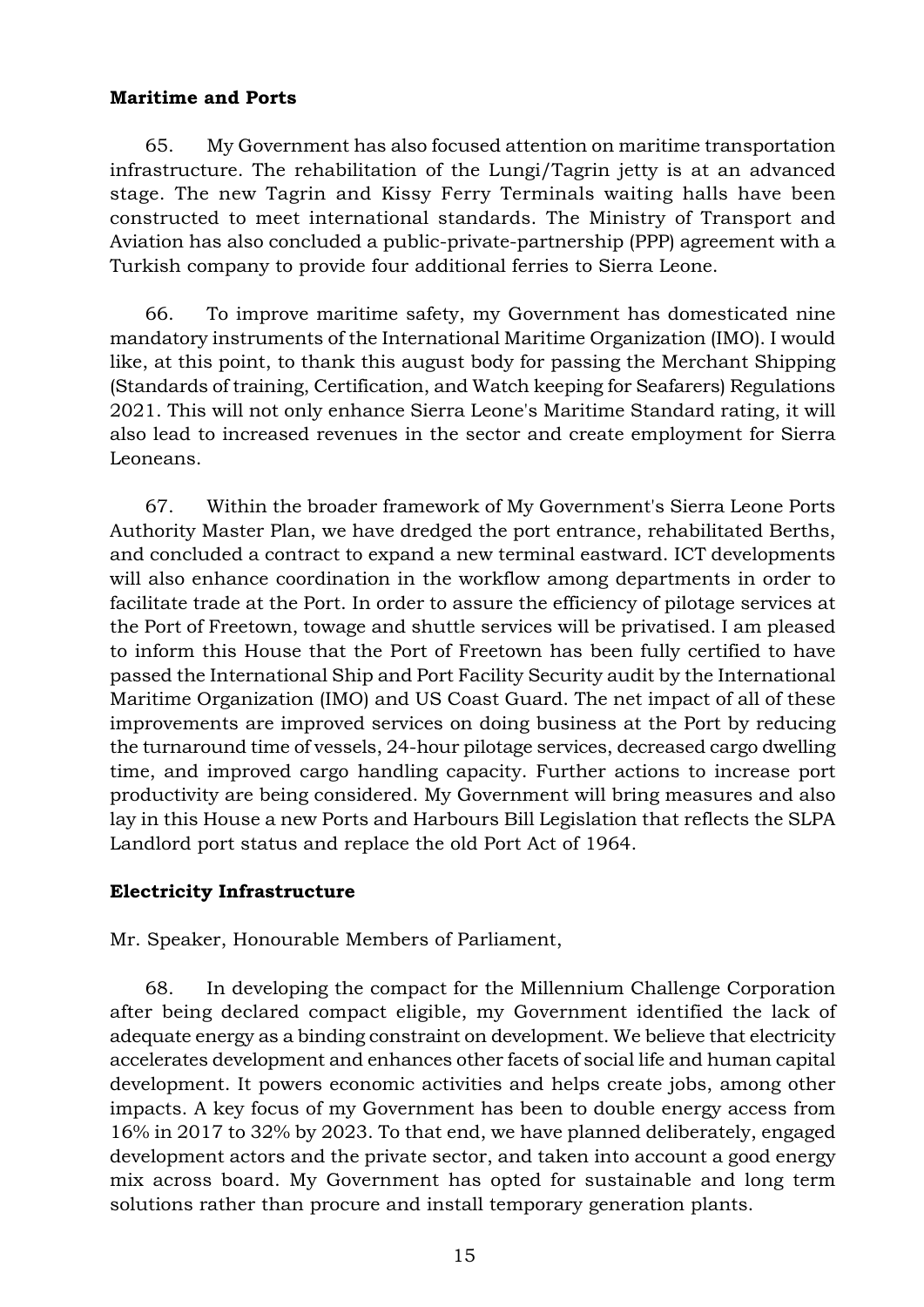69. Permit me to share some data to illustrate my next point. 16% of Sierra Leoneans had access to electricity in 2018; 31% now have access to electricity. In 2018, there were 184,997 registered EDSA customers; there were 255,993 at the end of 2021, an increase of over 70,000 new customers. Peak load electricity consumption for Western Area in 2018 was 51 megawatts; it is now 85 megawatts, an increase of 34 megawatts. Megawatt Hours (MW/h) generated in 2018 was 365,302 MW/h; it was 569,650 MW/h at the end of 2021.

70. What does this data tell us? For one thing, the demand for electricity has increased as has the financial cost of generating electricity. EDSA tariffs have not kept pace with generation costs. World oil prices have increased and with that an increase in fuel costs. The average buying price of 1 kilowatt hour from the Karpowership is higher than the average selling price by EDSA to the public. Government has been paying subsidies to take away the real cost of electricity from customers. This has caused severe cash flow problems. To complicate matters, we have witnessed the unconscionable vandalization of transformers and other electricity distribution assets, as well as the deliberate theft of electricity by some businesses and private citizens. This has prompted us to establish a Presidential Task Force that will work to put an end to these unpatriotic acts.

71. In the area of electricity generation, my Government has commissioned the 225kV CLSG Transmission Line from Liberia to Kenema/Telorma substation. We have executed and commissioned the power purchase agreement (PPA) for the CLSG-WAPP and the once dark cities of Bo and Kenema, once shrouded in darkness, have been receiving regular electricity supply since December 2021. We have completed the construction of substations at Telorma, Bekongor, and Yiben; nearly completed the construction of substations at Fadugu and Kamakwie; and completed the stringing of transmission lines from Mano-Junction to Bumbuna. We have also completed installing electricity infrastructure in 15 out of the 39 communities along the CLSG/WAPP 225kV Transmission network including Hangha, Panderu, Ngelehun, Mano Junction, Largoh, Ngiehun, Tongo, Telorma, Kangama Gorahun, Njaiama Nimikoro, Bumpeh, Njaiama Sewafe, Ngo Town, and Mapaki. We have also negotiated a contract for the recruitment of the consultant for grid extension from Telorma to Segbwema and then to Kailahun. With regard to additional generation capacity, my Government has completed the construction of and tested the 6MW Solar Park at Newton. That solar park will soon be commissioned.

72. My Government has worked with partners and the private sector to extend solar mini-grids and thus provide electricity right across the country to places that have never had electricity. Foredugu, Mange, Madina, Masiaka and Rokupr in the North; Mobai, Jojoima, Manowa, Nyandehun-Mendekelema, Gorahun Tunkia, Gegbema Tunkia, Boajibu and Baoma Koya in the East; San Malen, Koribondo, Jimmi Bagbo, Sumbuya, and Moyamba Junction in the South. These places can now all boast of regular supply of electricity.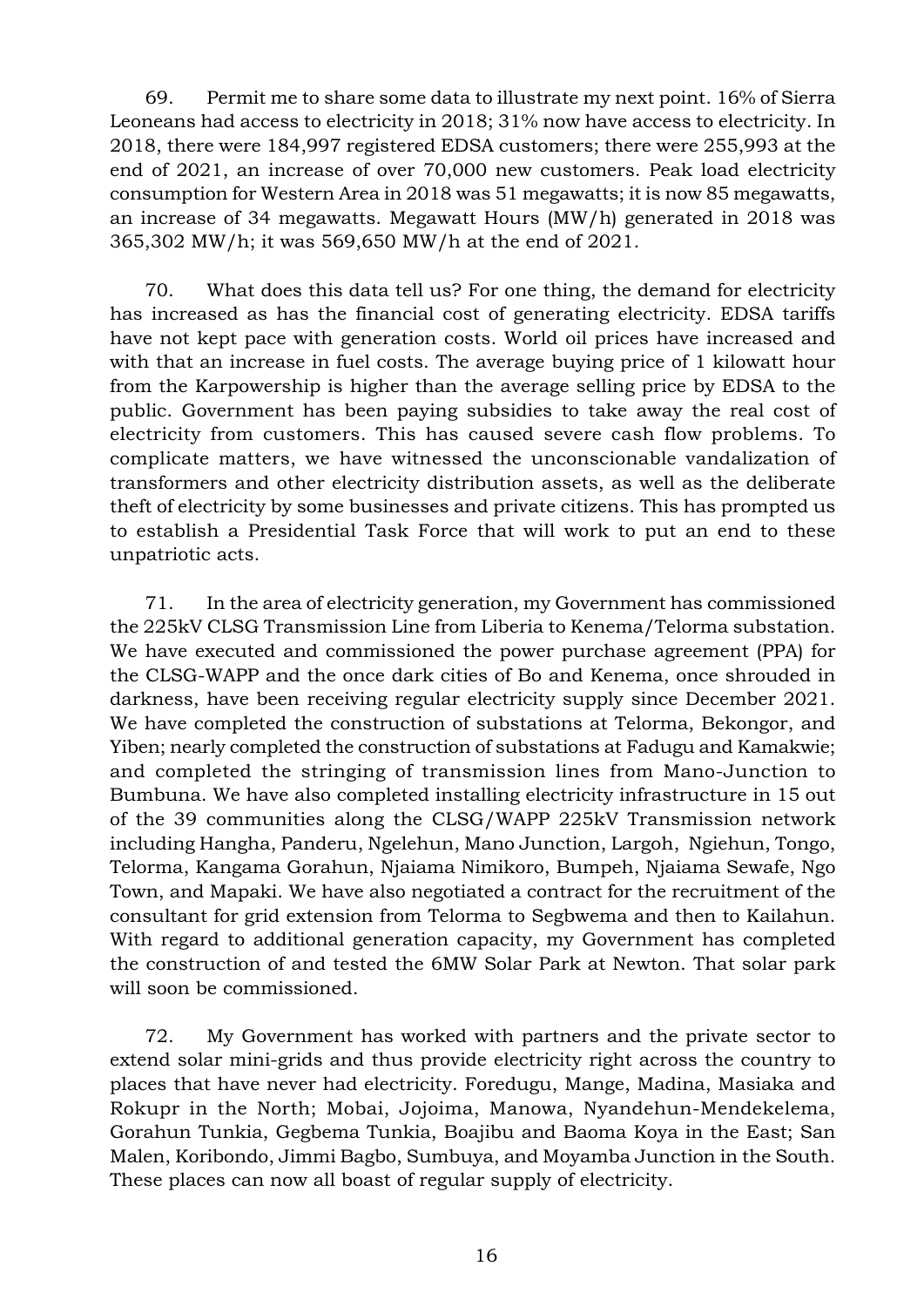73. My Government has also completed the construction of six (6) Solar PV systems at Government Hospitals in Port Loko, Kabala, Moyamba, Pujehun, and Kailahun. The implications for health care and for the well-being of those communities are evident.

74. My Government has received grant funding from the Government of Japan to construct 6 mini-grids in Naiagolehun, Kpetewoma, Serabu, Grima, Tikonko, Upper Saama, and Lower Saama in Bo District. We have also completed feasibility Studies for 45 additional solar mini-grids for approximately 8,800 households across the country. My Government has also developed a framework agreement with the European Union for the construction of 57 additional solar mini-grids across the country. My Government believes that additional generation facilities from renewable and other sources will support our strategic goal of increasing secure electricity generation.

75. My Government has planned transmission corridors that can serve population centres and economic centres including mining areas and possible special economic zones. The upgrade of the 33kV transmission lines on the Bo-Kenema distribution network to 66kV is already in progress. Grid extensions from Fadugu to Kabala, potoru to Pujehun, and Bumpeh to Koidu are already planned. Government has also executed a contract for the rehabilitation and expansion of the low and medium voltage distribution network for the Western Area that will include Wilberforce, Blackhall Road, Wellington, Waterloo, Jui, Cline Town, Falconbridge, Aberdeen, Newton, Waterloo, Tombo, Regent, Grafton, Devil Hole, and Deep Eye Water. Additional actions are being considered and my minister will bring forward measures and legislation to this end.

# Water Infrastructure

76. Safe drinking water is vital not only for our health but also for our communities and economy. Increasing access of the Sierra Leonean population to safe drinking water and sanitation is central to the human capital development agenda of my Government. In April 2018, 65% of the population (973,988) in the Western Area had access to safe drinking water. This has increased to 71% (1,094,218) in March 2022 representing a 6% increase with 120,230 more people in the Western Area getting access to safe drinking water. Also, in April 2018, 28% of the population (434,828) in the provinces had access to safe drinking water. In March 2022, this percentage has increased to 52% (909,974) representing a 24% increase with 475,146 more people having access to safe drinking water.

77. Water infrastructure has been beset by a number of challenges. Citizens vandalise water supply pipes and mains and deliberately build houses around the watershed areas. A few weeks ago, I visited the Guma Valley Dam and observed these challenges to the proper functioning of water infrastructure. I have therefore set up an inter-ministerial body to immediately assess those problems and recommend concrete actions. It is our firm resolve to protect all water sources.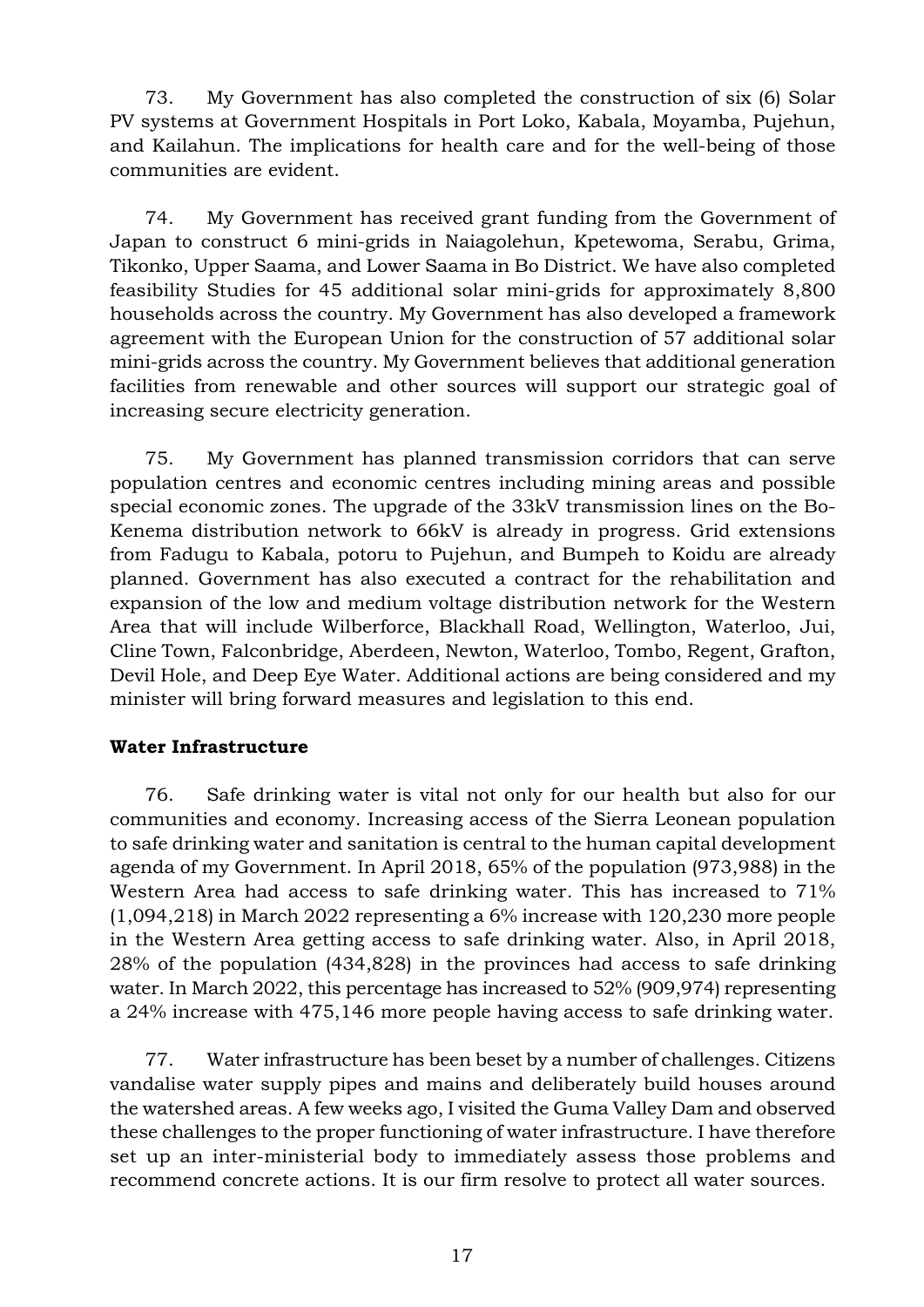78. My Government is rehabilitating the Guma Dam and upgrading the Guma Main Treatment Works, replacing 3.2km of the transmission pipeline from Mile 13 to Hamilton, and also extending the distribution network to other unserved communities in the Western Area. The project will make the existing water supply infrastructure more resilient and help push more water supply to the East of Freetown.

79. Water meters are being installed in several parts of the city of Freetown. The treatment facility at Barbadorie in Regent is being rehabilitated and the water distribution network has been extended by 4.2km into nearby communities. As a result of this project, this year, communities in Regent, Gloucester, and parts of Hill Station and Kamayama are being served with pipe-borne water. In other parts, my Government has constructed new gravity water systems in Waterloo and Hamilton.

80. In the provinces, the reconstruction of water supply systems in six (6) district headquarter towns is underway in Moyamba, Pujehun, Kailahun, Kabala, Kambia and Magburaka. Works are at an advanced stage for three (3) lots in Kabala, Kambia and Magburaka, while contracts have been awarded and sites handed over to contractors to commence works for seven (7) other lots. Government has completed the reconstruction of the distribution network and the old water supply facility in Bonthe.

81. My Government has completed the installation of 12km transmission mains and now working on the treatment plant and staff quarters of the Blama, Bandawor, and Six Villages Water Supply Project. We have also completed the sinking of 100 Solar Powered Boreholes across all districts in the country. I have also approved funding for another set of 200 boreholes under the Quick win Presidential Initiative. Another 10 industrial boreholes are being constructed in eight (8) towns across the country. Gravity water supply systems are being rehabilitated at Daru and Mabonto, and new ones are being constructed in Tongo and Bendu Yawei.

82. The National Water Resources Management Agency has developed regulations on Pollution Control Regulations, Groundwater Development Regulations, Water Use and Catchment Protection Regulations, and Dam Safety Regulations. These Regulations will create the enabling environment for the efficient management of the country's water resources. My Minister will soon bring these measures and other legislation to Parliament.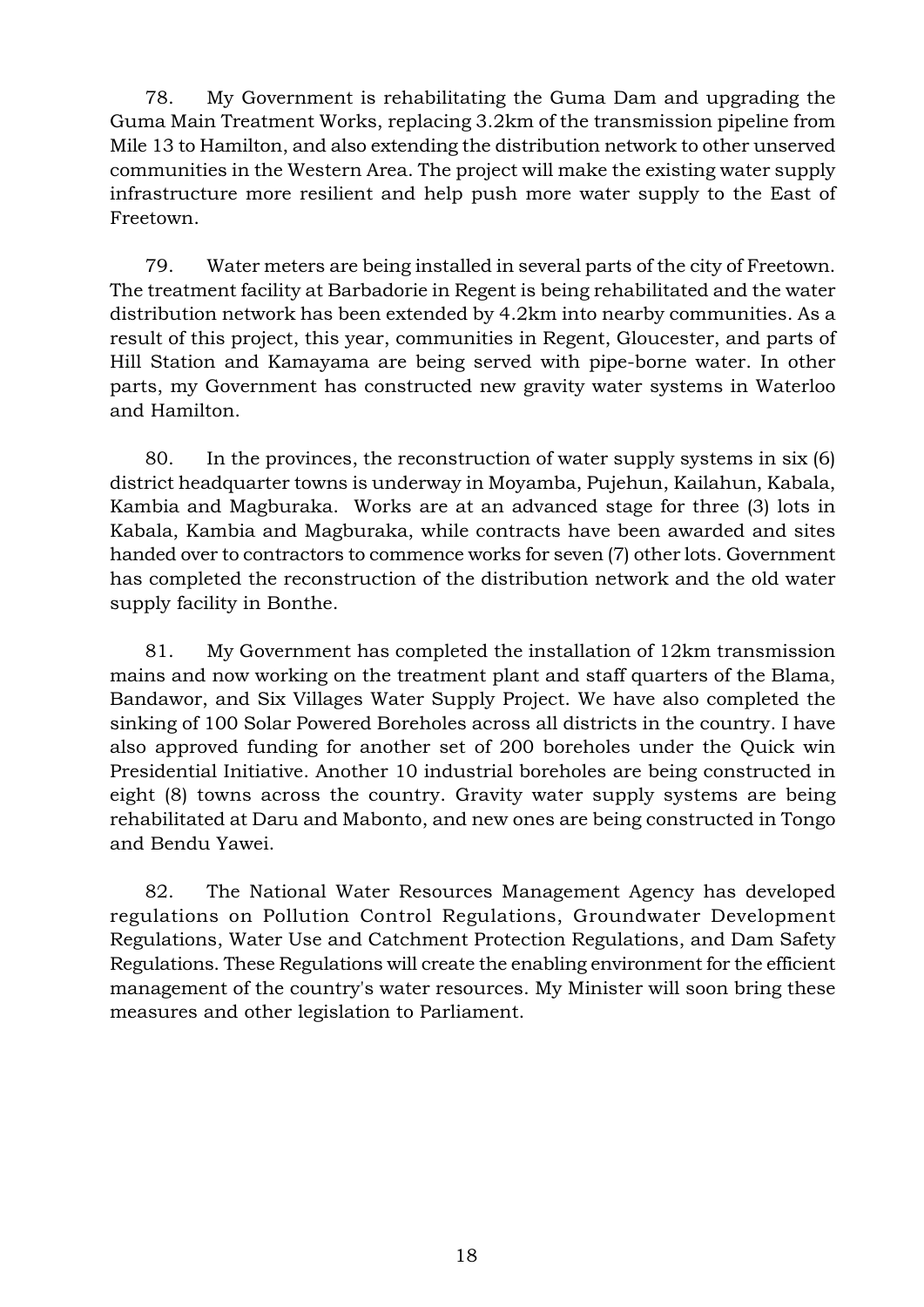# Petroleum Infrastructure

83. Recent sudden hikes in global petroleum prices exposed how weak storage and distribution structures can hit a country's economy hardest. Sierra Leone now consumes about 1.3million litres of fuel (mainly petrol and diesel) daily compared to 900,000 litres just a few years ago. The downstream petroleum sector has a connected and complex value chain, and each value chain segment contributes to GDP, job creation, capital investments, and increased revenues in different ways. Hence, resilience in the downstream sector is critical for the economy of Sierra Leone.

84. Three weeks ago, I commissioned the \$22M USD All Petroleum Products (APP-SL) storage facility at the old Kissy refinery that had laid moribund for decades. The reconstructed 60,000 metric tonnes storage facility includes a dedicated modern petroleum jetty that will help improve the current replenishment periods. Other industry players are investing millions of dollars in storage infrastructure.

85. In the upstream sector, there is a rejuvenation of interest in the Sierra Leone basin. The Petroleum Directorate is maintaining a functional geoscience data management system, developing new policy measures for an improved operational environment, and reviewing lacunae in the Petroleum Exploration and Production Act 2011. Relevant measures and legislation will be brought to Parliament in the coming year.

# PUBLIC INFRASTRUCTURE

# Sports Infrastructure

86. In mid 2021, Sierra Leone faced the national embarrassment of neardisqualification from the African Nation's Cup for the lack of proper sports infrastructure to host international sports competitions. Mr. Speaker, Honourable Members, I am pleased to inform this House that thanks to the Government of the People's Republic of China, work is underway for a \$40 Million USD remodelling of the national stadium to modern international standards. A new revenuegenerating model will also be implemented.

# Public Office Infrastructure

# Foreign Service Academy

Mr. Speaker, Honourable Members,

87. With support from the People's Republic of China, construction work on the Sierra Leone Foreign Service Academy (SLFSA) is ongoing and we look forward to commissioning a state-of-the-art, purpose-built Foreign Service Academy facility as early as September. This will be the 13th Diplomatic Academy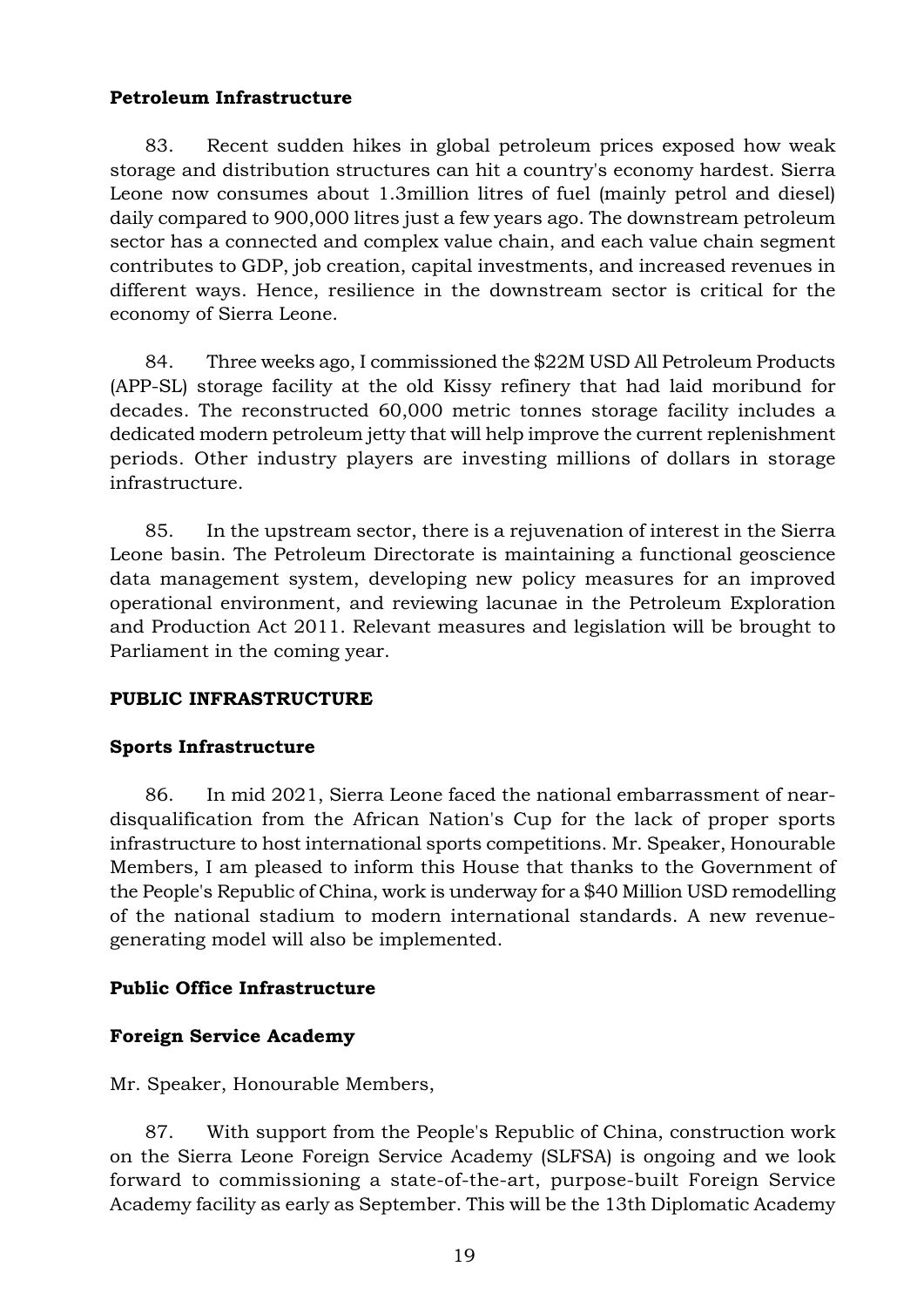in Africa for the training of foreign service practitioners in Sierra Leone and across the region and will serve as a centre of excellence for training of foreign service practitioners in diplomacy and related disciplines in Sierra Leone and across the region.

# Public Office Buildings

88. The incentive for owning or remodelling public office space as against renting private buildings is an economic one, especially in view of the huge amounts of money spent by Government on renting office space. My Government has taken up unfinished and virtually abandoned multi-million dollar projects to completion and also constructed new ones. The Anti-Corruption Commission headquarter building will be commissioned soon. The headquarter building of the National Telecommunications Commission will be commissioned soon. The Newly Constructed Cargo Inspection Building at the Queen Elizabeth II Quay has been commissioned. Construction of the custom built North-West headquarter office of the National Social Security and Insurance Trust (NASSIT) is ongoing and plans are underway for several other district headquarter offices. The multi-storey Petroleum House construction project that was about 65% complete by 2018 is now 100% complete leading to cost savings of US \$ 600,000 over a four-year period. The Ministry of Basic and Senior Secondary Education will soon turn sod for a multi-million dollar, multi-storey administrative building. These are just some of the public-building projects completed within the last four years.

# Public Safety and Security Buildings

89. My Government believes that investments in defence, public safety, and border infrastructure are critical for attaining resilience and safeguarding citizens against insecurity, disaster, crime, and potential dangers. Three weeks ago, I commissioned a state-of-the-art Myohaung Officers' Mess and a 104- Bedroom Single Officers complex at the Wilberforce Barracks. The new edifice provides a vastly improved environment for the officer cadre. At the same time, I also turned sod for the reconstruction of the Forces Warrant Officers' and Sergeant's Mess and the Other Ranks' Canteen at the Wilberforce Barracks. Earlier this year, I also commissioned six (6) Forward Patrol Bases for RSLAF forces on border patrol duties. The Immigration Department has set up new offices in Karene and Falaba districts and also constructing three new border posts in Kono District.

90. Four years ago, I made a promise that I would enhance public safety by building four fire stations in Western Rural, Pujehun, Kailahun, and Kabala. The Kailahun and Western Rural Fire Stations have been completed and commissioned. The Pujehun and Kabala Fire Stations have been completed and awaiting commissioning this year. Contracts for the construction of fire stations in Port Loko, Bonthe, and Tonkolili have been signed. Contracts for the procurement of additional fire engines, spare parts, and firefighting equipment have been signed.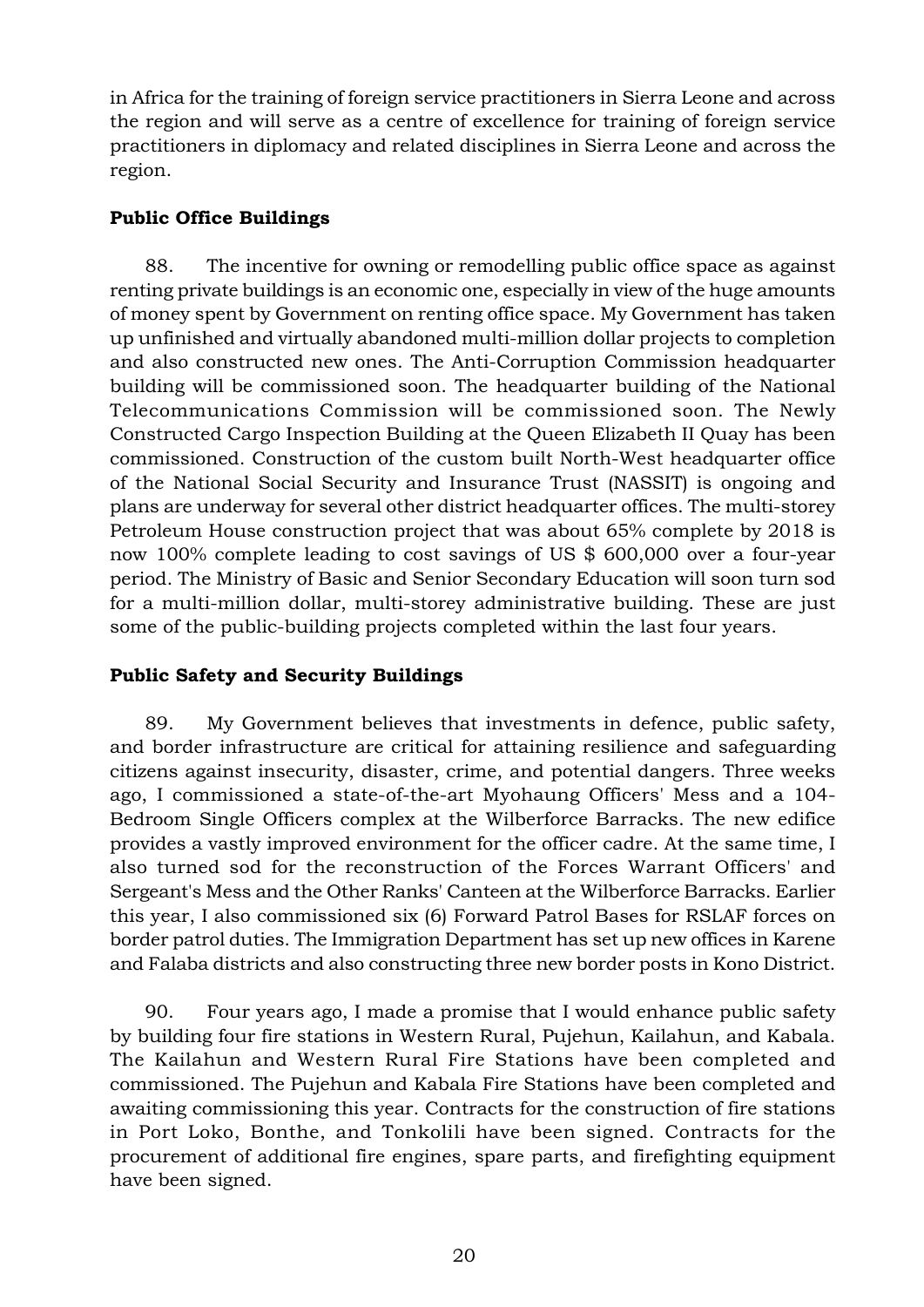91. For justice-related facilities, my Government is constructing correctional facilities in Karene and Falaba Districts and also building a hospital for inmates at the Freetown Male Correctional Centre. New door and identification security protocols have also been introduced at the Freetown Male Correctional Centre.

92. With the establishment of the National Disaster Management Agency, my Government has responded faster to national emergencies, investigated and reported on specific incidents, and recommended actions to mitigate such disasters. With an expansion of its operations and the introduction of new components on public education and communication, the agency will ramp up its work on the prevention and mitigation of disasters.

# Information and Communications Technology (ICT) Infrastructure

Mr. Speaker, Honourable Members,

93. ICT enables national development and citizens can make productive use of technology to create opportunities. My Government has therefore expanded internet penetration by completing the implementation of National Fibre Optic Backbone Project Phase II. This covers 20 towns in Sierra Leone and also extends fibre infrastructure to all district capitals and important locations.

94. The National Telecommunications Commission has started issuing metro licenses to operators to further enhance a wider penetration of the Terrestrial Fibre Cable in major cities and towns. This will lead to an expanded uptake of high-speed internet service to internet service providers including Mobile Network Operators, Metro Fibre Cable Infrastructure Providers, Health and Educational Institutions, ICT Innovators, and Private Citizens. With the expansion of the digital space, there is greater financial inclusion for instance with more people using mobile money services and online banking services.

95. After a successful implementation of the Abidjan Free roaming protocol that eased communications between Sierra Leone and French West African Countries, Sierra Leone will again fully implement the ECOWAS Roaming Protocol which will enable our citizens to make calls while roaming in the other fifteen (15) ECOWAS Countries at the local rate without having to change or buy new SIM cards or pay roaming charges for the first one month. This will boost regional integration and open up the ECOWAS market; create an integrated ICT market among member states; promote borderless communications; and, strengthen cohabitation and the promotion of a common field of telecommunications and ICT services, in line with the vision of the SMART Africa initiative.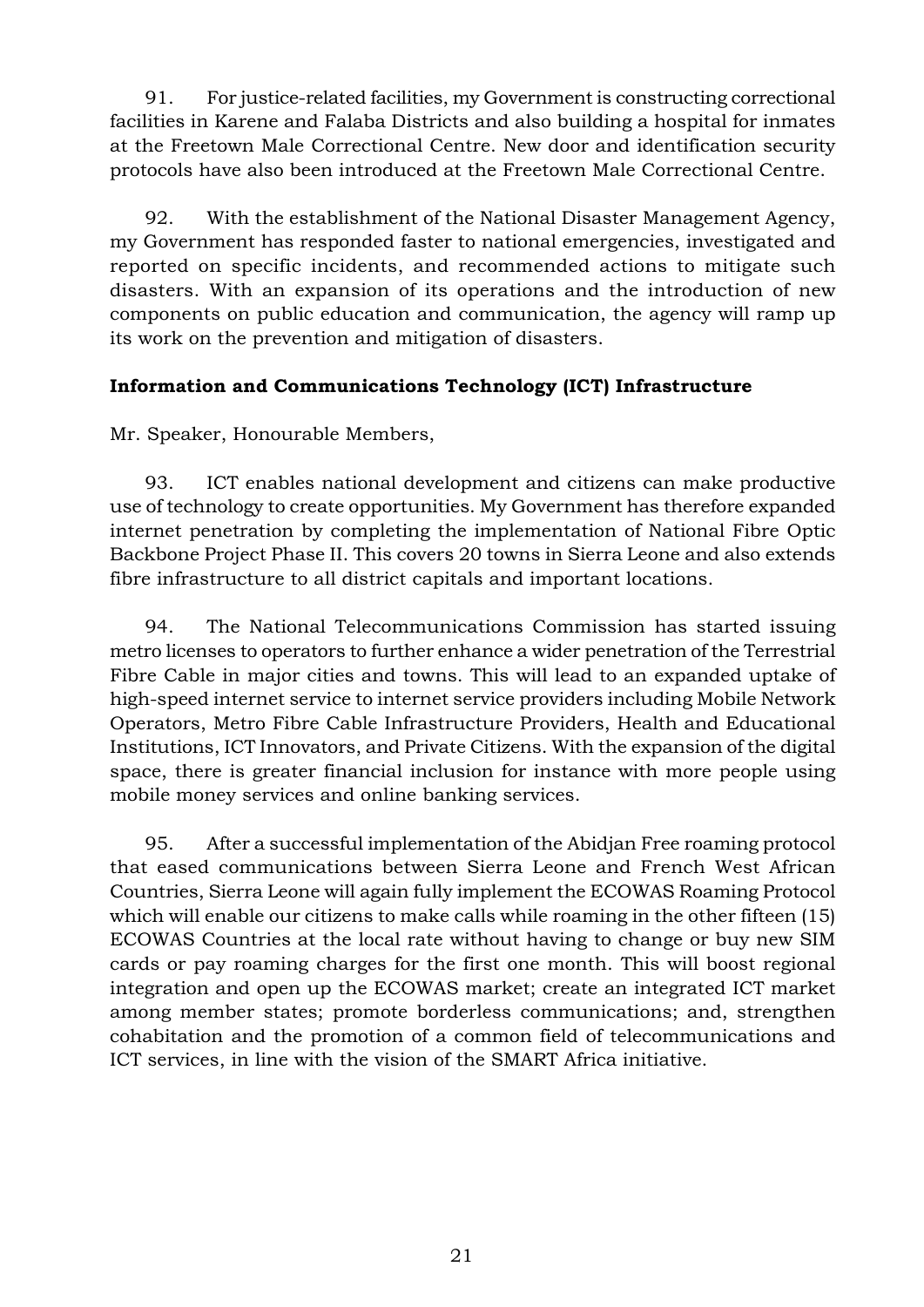96. Improvements in ICT infrastructure and enabling legislation such as the Radio Frequency Regulations 2020 have seen an upsurge in the establishment of Community Frequency Modulation (FM) and Education Radios in underserved and unserved communities from Banana Island to Madina, Koindu, Tongo, Bonthe Island, Yele, John Obey, Makeni, Pujehun town, Zimmi, and Rutile. The number of FM Radio stations has increased from 138 in 2019 to 155 in 2021. Mobile voice coverage has increased from 79% in 2018 to 93.1% in 2021. NATCOM's regulatory successes have continued to enhance accessibility, availability, and affordability.

97. NATCOM issued short codes (numbering resources) to academic institutions, health services, financial institutions, the Maritime Administration and the Road Safety Authority among others. Citizen will use these numbers to access facilities and other forms of services by voice calls and text messages without having to pay for communicating.

98. The recently enacted Cyber Security and Crime Act 2021 addresses cybercrimes, protects critical national information infrastructure, and provides for the timely and effective collection of electronic evidence for the purpose of investigation and prosecution of cybercrime. The National Cyber Security Coordinating Centre has been established and the Ministry will soon start implementing the \$50m USD World Bank funded Digital Transformation Project. Additional measures and legislation on national digital development, data protection and privacy, and electronic communications will soon be laid in this House.

# CIVIL REGISTRATION, ROAD AND TRANSPORTATION SAFETY

# National Civil Registration

Mr. Speaker, Honourable Members

99. My Government, for the first time in the history of this country, is using a citizen-first and technology-enabled approach to civil registration. Working with KIVA (a non-profit technology company) and the Bank of Sierra Leone, my Government is close to launching an Electronic Know Your Customer (eKYC ) blockchain, a digital ID platform to be used by banks, microfinance institutions, and community banks. The eKYC will facilitate financial inclusion for millions of Sierra Leoneans through access to credit and therefore boost the private sector. It can be used by the telecommunications sector to solve the problem of SIM registration data integrity and provide the basis for a national data infrastructure that can be used to cross-reference or validate immigration and Sierra Leone Roads Safety Authority data.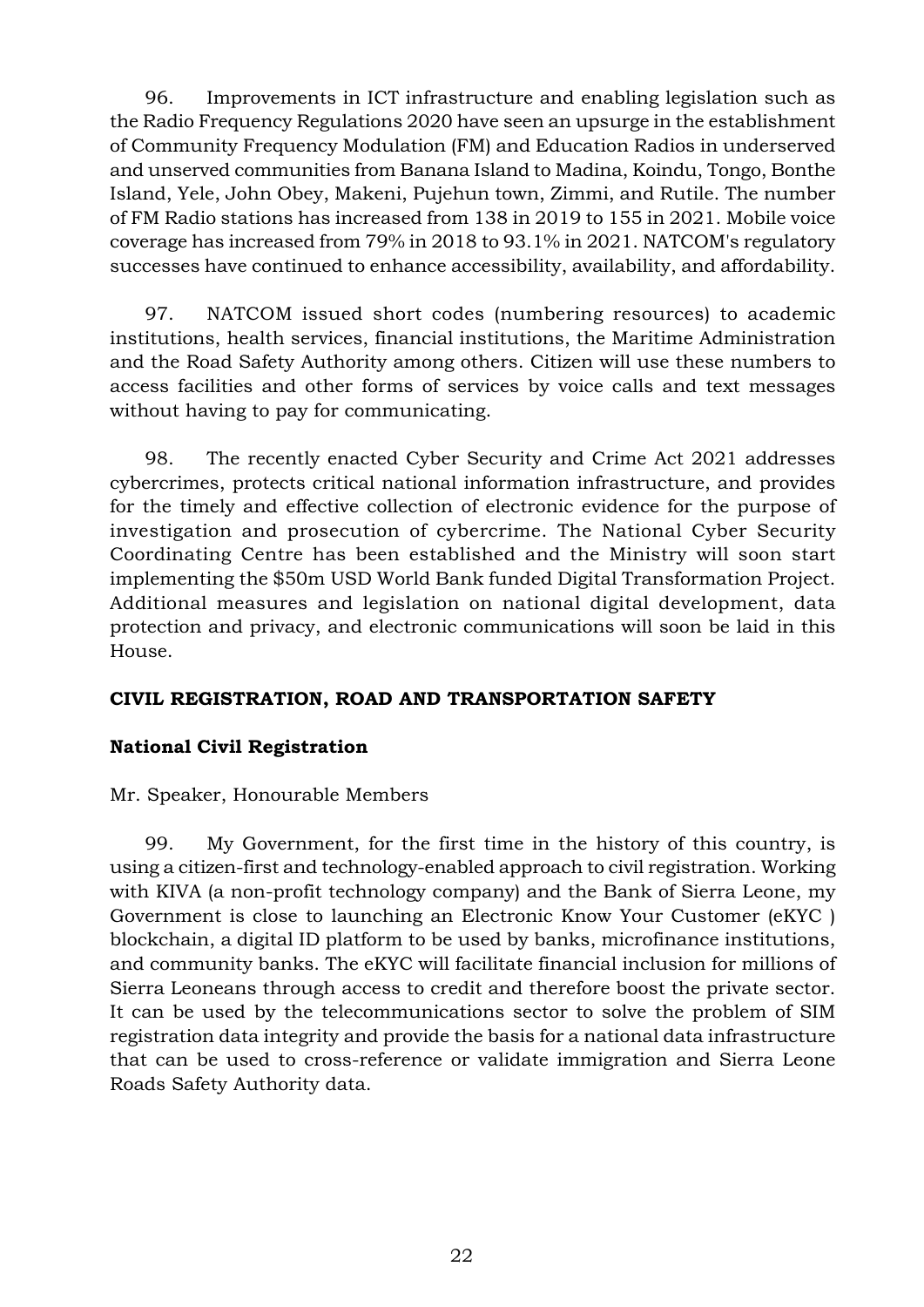100. In line with international best practices, The National Civil Registration Authority (NCRA) is working to develop a Permanent Civil Register of Sierra Leoneans that will lead to the production of the long-awaited ICAO/ECOWAS compliant Biometric National Identification Cards. I therefore wish to urge residents in Sierra Leone to cooperate. NCRA is also supporting the work of NASSIT, the Local Government Ministry, the Anti-Corruption Commission, and the Teaching Service Commission, among others.

101. For the first time in its history, my Government has started establishing legal identity using singular, securitised, and serially-numbered births and deaths certificates. With the support of partners, especially the European Union, Embassy of Ireland, and the UNDP, the NCRA has commenced the digitization of past records of vital events dating back to the 1800s. When completed, this exercise will enable comprehensive electronic archiving, search, and access of vital events records for the first time in this country's history.

102. The Office of the Administrator and Registrar General (OARG) is digitising its Lands, Business, Marriage, Intellectual Property, Estates, Gratuity and Legal records. It is also taking measures to authenticate records, serialising receipts, and using technology to expand the scope of its operations.

# Road Safety

103. For far too long, Sierra Leone's roads have been sites of fatal car accidents that have cut short promising young lives and left hundreds with horrific injuries. For the first time in the history of this country, my Government has developed and implemented a road user policy that seeks to minimise the number of fatalities, injuries, and damage to property on the road.

104. For the first time in the history of Sierra Leone, the Roads Safety Authority has rolled out a biometric drivers' license and a digital vehicle fitness card or life card. To curb the illegal printing of vehicle number plates, the Authority has also, for the first time in the history of this country, installed an electronic Vehicle Number Plate Ordering System.

105. The Roads Safety Authority will, this year, roll out Motor Vehicle Testing and Fitness Centres that will determine and verify the roadworthiness of vehicles plying the roads of this country and produce advanced RFID vehicle license stickers. The Authority has taken additional measures to provide access to safer drivers' training and testing facilities nationwide. It has also signed MOUs with twenty (20) community radio stations on road safety education; urged a partnership with the insurance industry on road safety; and, trained Road Safety Corps on ethics and the use of breathalysers.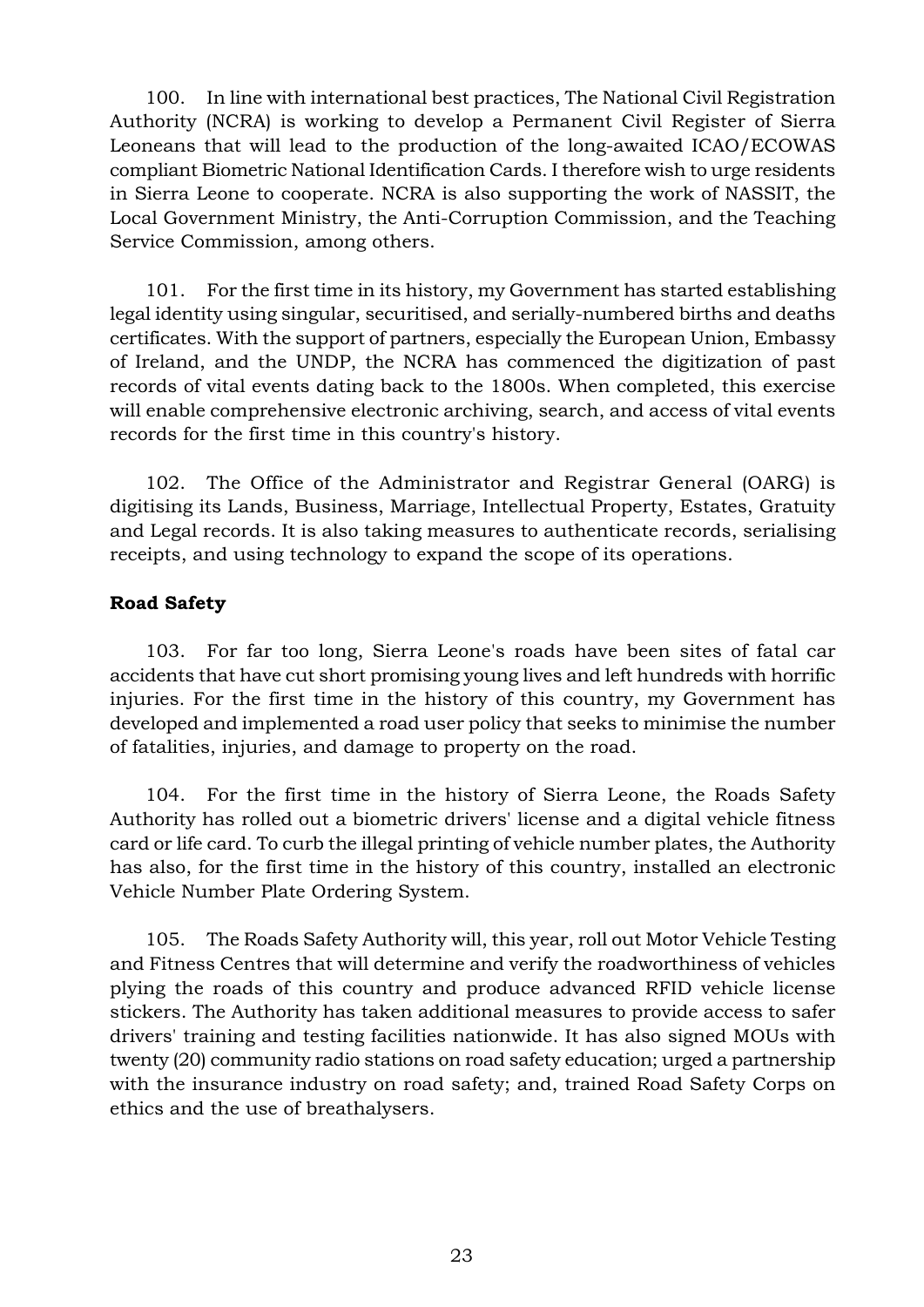# Urban Public Transportation and Safety

106. My Government is working with the World Bank through the Integrated and Resilient Urban Mobility Project to provide an improved and modernised urban public transport system. So far, the Ministry of Transport and Aviation has completed the construction of transit terminals at Wilberforce; awarded the contract for the rehabilitation of the Central Bus Stop; and, installed pedestrian guard rails and street lights at Congo Cross, Lumley and other project locations in the East of Freetown. Legislation will be brought forward regarding the transformation of the current public bus operator (SLRTC) to the Sierra Leone Public Transport Authority (SLPTA) with a mandate to regulate private sector bus operators.

## MINING

Mr. Speaker, Honourable Members of Parliament,

107. Through effective management and oversight of the mining sector, we are now witnessing an expansion in mining activities and an increase in the contribution of the mining sector to national development. The Ministry granted three large-scale mineral rights in 2021. Revenue from all mining revenue streams is increasing. We continue to pay surface rent to local communities and additional funds for the implementation of development projects in local communities under the Community Development Agreement (CDA).

108. Throughout the global crises, COVID-19, and disruptions in the mining sector, my Government has supported the sector in Sierra Leone. Last week, I commissioned the expansion of operations at Marampa Mines. I identified closely with the forward-looking initiatives including the allocation of 1% of the free-onboard value of exports to community development, gender parity in the workforce, more technology and a mix of renewable energy, more support for vocational training and the upskilling of workers, and the location of sustainable farms next to mining site.

Mr. Speaker, Honourable Members,

109. My Government completed the Nationwide Airborne Geophysical Survey and the datasets and images are now available. The Ministry of Mines and Mineral Resources and the National Minerals Agency (NMA) have developed (in-house) an improved, integrated, and interoperable Enterprise Geo-Scientific Information Management System (eGIMS) and a Block-based Mining Cadastre Administration System (MCAS) to provide transparent, accessible, and timely access to geoscientific data and information on exploration and mining licences, including fiscal and community development information in the management and administration of mineral rights.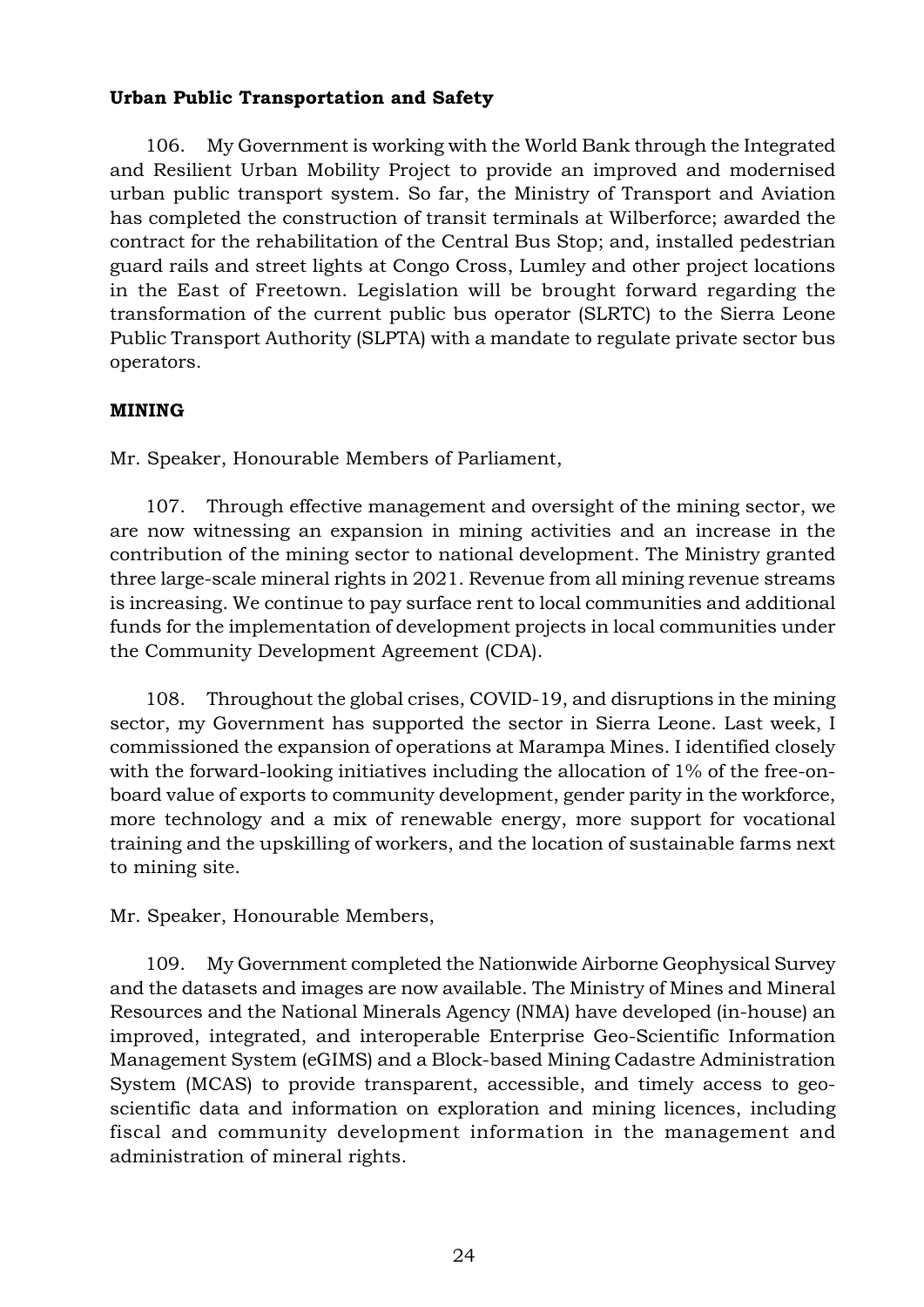110. The Ministry has ensured compliance with environmental, health, safety, production, and auditing regulations for artisanal and small-scale mining operations. Various auditable transparency mechanisms and processes have been implemented to ensure transparency in the sector. My Government has initiated a study on systematic disclosure, data, and socio-economic benefit to mining communities. Measures and legislation will be brought forward to this house.

## TOURISM

111. My Government recognises the great potential of tourism for job creation, revenue mobilisation, and national development. Accordingly, the Ministry of Tourism and Cultural Affairs and the National Tourist Board have aggressively marketed the country's tourism potentials and favourable business environment at international tourism fairs in Paris, Berlin, Spain, London, Finland, and Abidjan. Historical sites and monuments are being restored. Heritage returns by African Americans, sports tourism, domestic tourism and leisure tours, the rehabilitation of monuments and relics, and eco-tourism are all part of the bigger and more diversified portfolio being offered in the sector. The Ministry has worked with the Office of the Entertainment and Investment Ambassador to organise a Home Coming festival, a film festival, and a beach fiesta. More women are being trained and provided with start-up funds to operate in the sector. Additional measures and legislation will be brought to Parliament.

#### SOCIAL PROTECTION

112. The National Commission for Social Action (NaCSA) continues to deliver social protection, reduce poverty, and fast track community development for sustainable peace. It continues to provide multi-sector services for improving the well-being of extremely poor and vulnerable Sierra Leoneans. With funding from the Government of Sierra Leone, World Bank, and the European Union, NaCSA made cash transfers to vulnerable communities and persons with specific needs.

113. NaCSA continued its socio-economic and infrastructure investments around the country through constructing grain stores, community centres, community markets, community schools, VIP latrines, market stands, single solar kiosks, and recreational facilities. They also provided cash support of Euro 70,000 each to four (4) district councils to routinely maintain 400km of feeder roads in Kono, Kailahun, Koinadugu and Falaba. NaCSA also rehabilitated 176km of feeder roads including bridges in Kono, Kailahun, Koinadugu and Falaba districts. 4,256 youths gained short term employment during the road rehabilitation or maintenance work.

114. NaCSA's interventions in the area of agriculture, livelihood support, and water and sanitation have been invaluable. 188 hectares of inland valley swamps and 1,390 hectares of boliland were rehabilitated in Moyamba, Tonkolili, Bombali, Karene, and Kenema districts. NaCSA also helped supply cassava and sweet potato cuttings, oil palm seedlings, and 6,280 litres of agrochemicals to various Micro Enterprise Groups (MEGs) and Self-Help Affinity Groups (SAGs).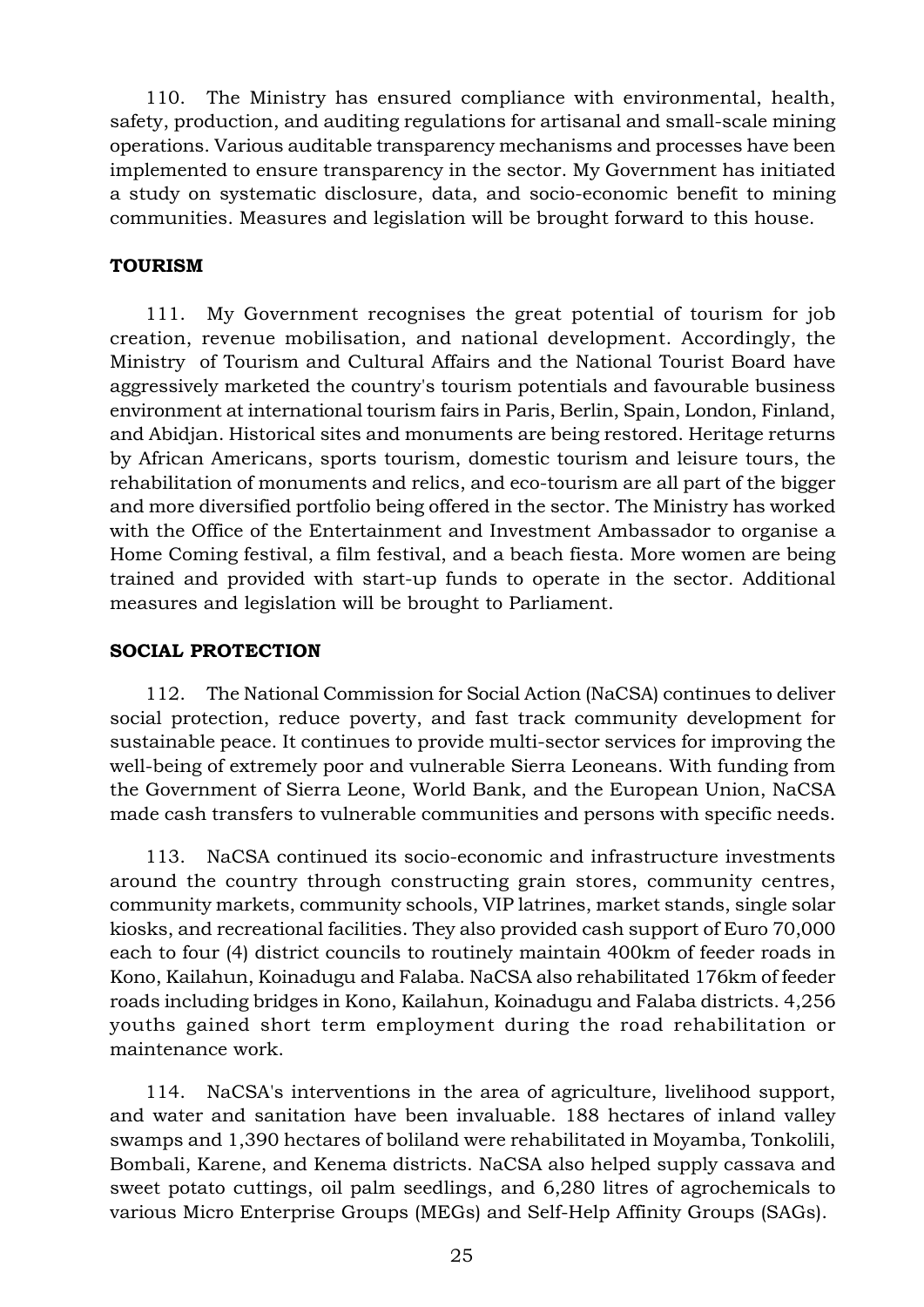#### SOCIAL WELFARE

Mr. Speaker, Honourable Members,

115. We can judge the depth of equity in a nation by how it treats its most vulnerable citizens. My Government remains committed to catering for the social welfare of all persons, especially the most vulnerable. The Ministry of Social Welfare, as the Psychosocial Support Services (PSS) Pillar Lead at the National COVID-19 Emergency Centre (NACOVERC), continues to coordinate referrals for COVID-19-related psychosocial needs. Frontline social workers have also captured and reported the protection needs of children and their families during the COVID-19 pandemic and beyond. Working with social mobilisers drawn from all categories of persons with disabilities (PWDs), the Ministry is also addressing the apparent disproportionate impact of the COVID-19 pandemic on PWDs in eight (8) pilot districts. My Government has also accessed Post Ebola Recovery Social Investment Fund (PERSIF) supported by the African Development Bank, restore basic services, and provide micro-business start-ups in beneficiary communities.

116. My Government continues to create an inclusive society. We recently submitted to the Global Disability Summit Secretariat the Nation's Accountability Report on progress made in the six commitment areas on addressing stigma and discrimination, inclusive education, socio-economic empowerment, innovation and technology, disaggregated data and women with disabilities. My Government is also reviewing the Persons with Disability Act 2011 to bring it in line with international best practices. Legislation will be brought forward soon.

117. My Government continues to provide grants for the care and upkeep of the aged in the only residential care facility for elderly persons in this country, the King George VI Memorial Home. We urge partners to work with us to expand residential care facilities of older persons who constitute a large proportion of the destitute and vulnerable population. Working with partners, my Government is conducting a pilot survey on destitute street beggars including persons with disabilities in the Western Area Urban and Rural with a view to designing a strategy to take on this important social issue. Measures will be brought forward.

## LABOUR, TRAFFICKING IN PERSONS, AND NASSIT

Mr. Speaker, Honourable members,

118. My Government has developed and popularised a Labour Migration Policy for the first time in the history of this nation. The Ministry of Labour and Social Security has laid out clear requirements for the issuance of overseas recruitments licenses to Private Employment Agencies. Fraudulent labour recruiters will now be held accountable. In addition, my Government has also signed memorandums of understanding with key destination countries on labour and manpower. As a consequence, our migrant workers are now being placed with reputable companies and their welfare is better protected.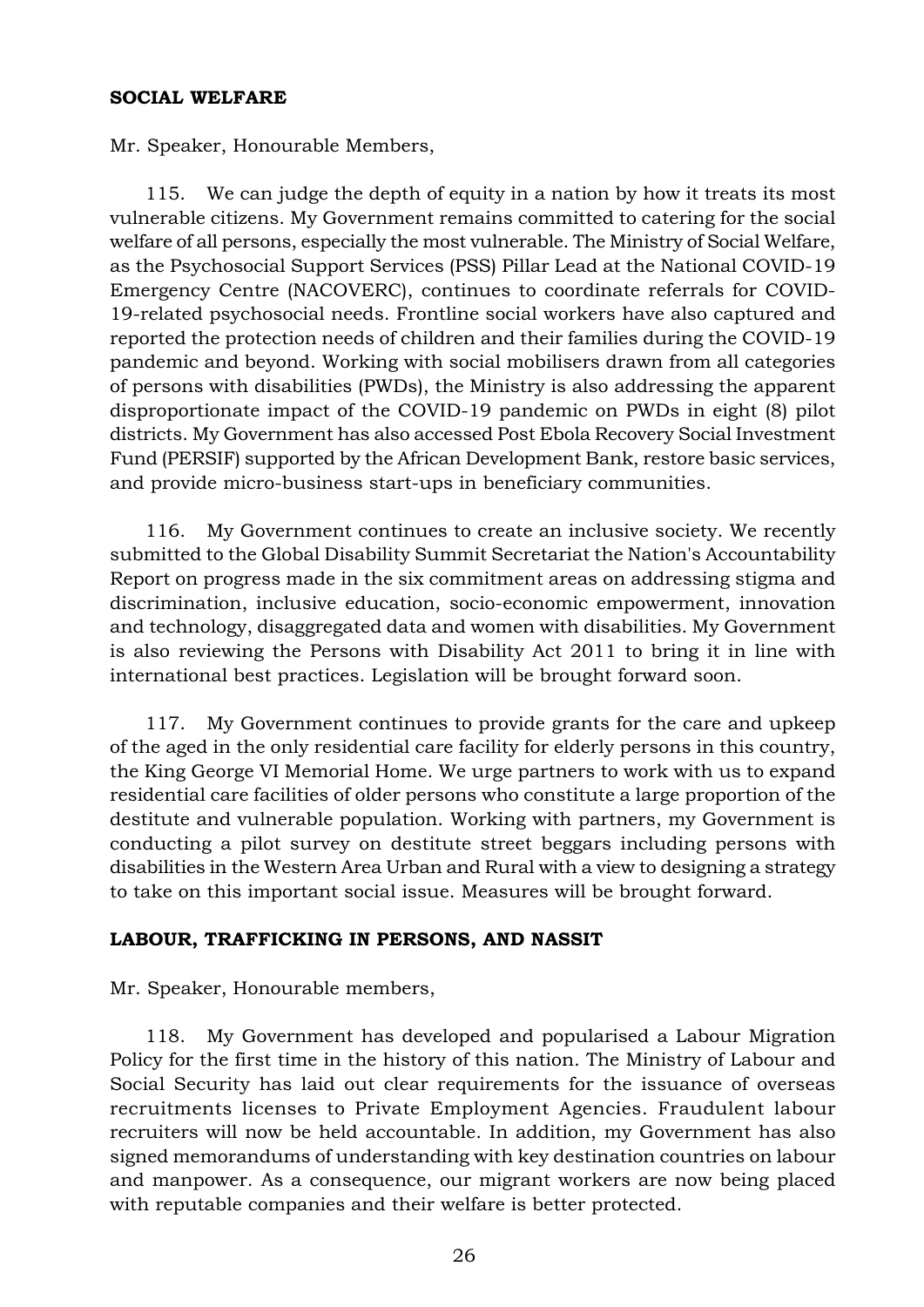119. My Government also has received, investigated, and resolved industrial cases, industrial disputes, and strike actions by local workers. In collaboration with the Sierra Leone Labour Congress and the Sierra Leone Employers Federation, my Government has developed legislation on employment, wages and industrial relations, and workers compensation. My Government has also held national consultation and validation workshops with key stakeholders on the Draft National Action on the Elimination of the Worst Forms of child Labour. Measures and legislation will be brought forward.

120. My Government has also escalated efforts to educate, investigate, interdict, prosecute, and convict traffickers. We are working with partners to provide services for victims and their families. Our National Action Plan against Trafficking in Persons especially Women and Children is being implemented. Most significantly, I would like to register my sincere appreciation to this Parliament for recently enacting the Anti-Human Trafficking and Migrant Smuggling Act 2022 that provides for one of the stiffest sentencing regimes in Africa for the offence of trafficking in persons. Human trafficking is odious, unacceptable, and completely incongruent with the human capital development priority of my Government. We will continue to work with other countries, development partners, and agencies to fight trafficking in persons in Sierra Leone.

121. NASSIT's benefit social insurance scheme now covers 5,375 establishments, 267,419 active contributors and 28,039 pensioners. It is an active player in the financial market in Sierra Leone and has participated in various sectors of the economy in support of national development. Appellate benefit tribunals have been set up. To address delays in the processing of benefits, NASSIT has established a specialised unit to facilitate the update of the records of members before they apply for their social security benefits. Mobile customer clinics are now available to beneficiaries and payments are made by the 25th of every month. NASSIT is also working with the International Labour Organisation (ILO) to establish an appropriate scheme for workers in the informal sector who comprise the bulk of workforce in Sierra Leone. Measures and legislation will be brought forward soon.

## WOMEN, CHILDREN, SEXUAL AND GENDER-BASED VIOLENCE

Mr. Speaker, Honourable Members,

122. My Government has strengthened child protection systems and Mechanisms to address gaps and ensure a more holistic approach in conjunction with the UN Convention on the Rights of the Child. We have finalized a National Strategy for Street Children by adopting a family tracing and reunification approach. This, we think, focuses on building back families and strengthening communities. My Government is also reviewing the Child Rights Act 2007 with a view to strengthening protection mechanisms for children and other gaps. Legislation will be brought forward soon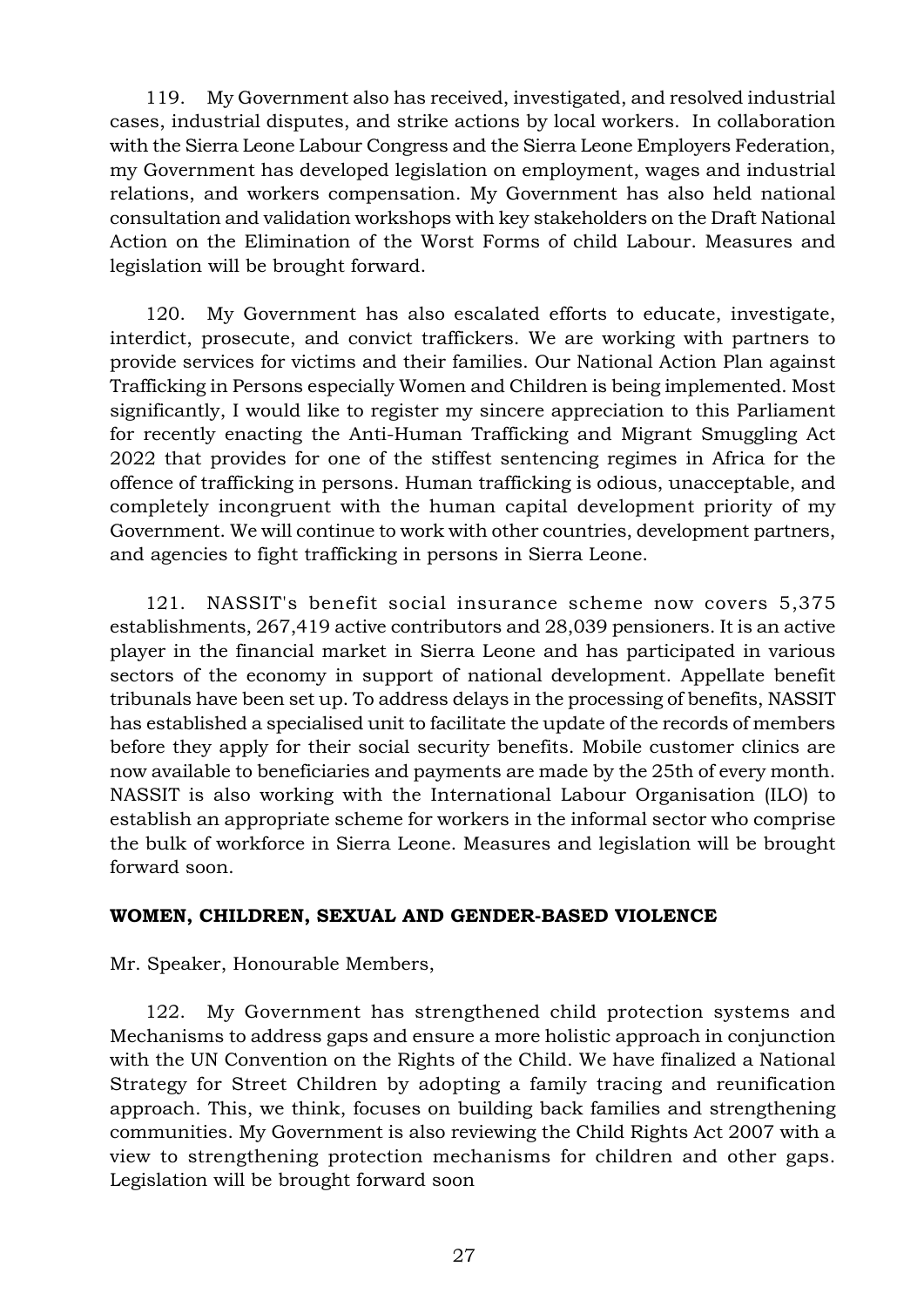123. My Government has further strengthened the prevention and response strategies and structures for Sexual and Gender-Based Violence. We have operationalised a free Rape Help Line and also established two more One Stop Centres in Karene and Bonthe to provide free comprehensive survivor-centred services for victims of sexual and domestic violence. A national Sexual and Gender-Based Violence Response Strategy has also been launched to provide national referral pathways and formalise the response structures. We have also established four (4) Sexual Reproductive Health (SRH) hubs in Koinadugu District to provide adolescent-friendly family planning and other SRH services in a drive to reduce teenage pregnancies.

124. I have spoken earlier about my government's commitment to providing equal access to education for girls and women. For us, gender equality and women's empowerment are not merely stated goals. We understand gender equality to be tied to the future and fortunes of our nation. There can be no true development if our women are not free and equal. Our goal of promoting development, tackling poverty, and entrenching good governance cannot be met without the full and free participation of the great women of our dear nation.

125. With gender firmly on the agenda, we have commenced gender mainstreaming in MDAs to facilitate the integration of gender issues within sectoral policies, plans, and programmes and to ensure intentional gender beneficiary targeting. Most significantly, my Government has developed the Gender Equality and Women's Empowerment Bill to improve women's political and economic empowerment. Legislation has been laid in this Parliament and I appeal to all of us who believe in an inclusive and equal future for every Sierra Leonean to make the best decision for the future of this nation and pass the gender empowerment bill.

## YOUTH AFFAIRS

Mr. Speaker, Honourable Members of Parliament,

126. I adopted human capital development as my flagship because I believe that young persons right across this nation can and will transform the future of our beloved nation. By investing in young people, I believe Sierra Leone can make significant economic, social, and governance gains. My Government has therefore invested in training and creating opportunities and facilities for youth entrepreneurship. We have established a National Youth Empowerment Fund that provides seed money for youth entrepreneurs. Working with the UNDP, my Government has piloted Youth Connect Hubs in Mongor, Falaba District; Mattru Jong, Bonthe District; and Daru, Kailahun District. Government has completed ten (10) car wash centres with 349 direct jobs for young people in the western area. My Government is also at an advanced stage of completing twenty six (26) additional car wash centres nationwide, that will provide 980 direct jobs for young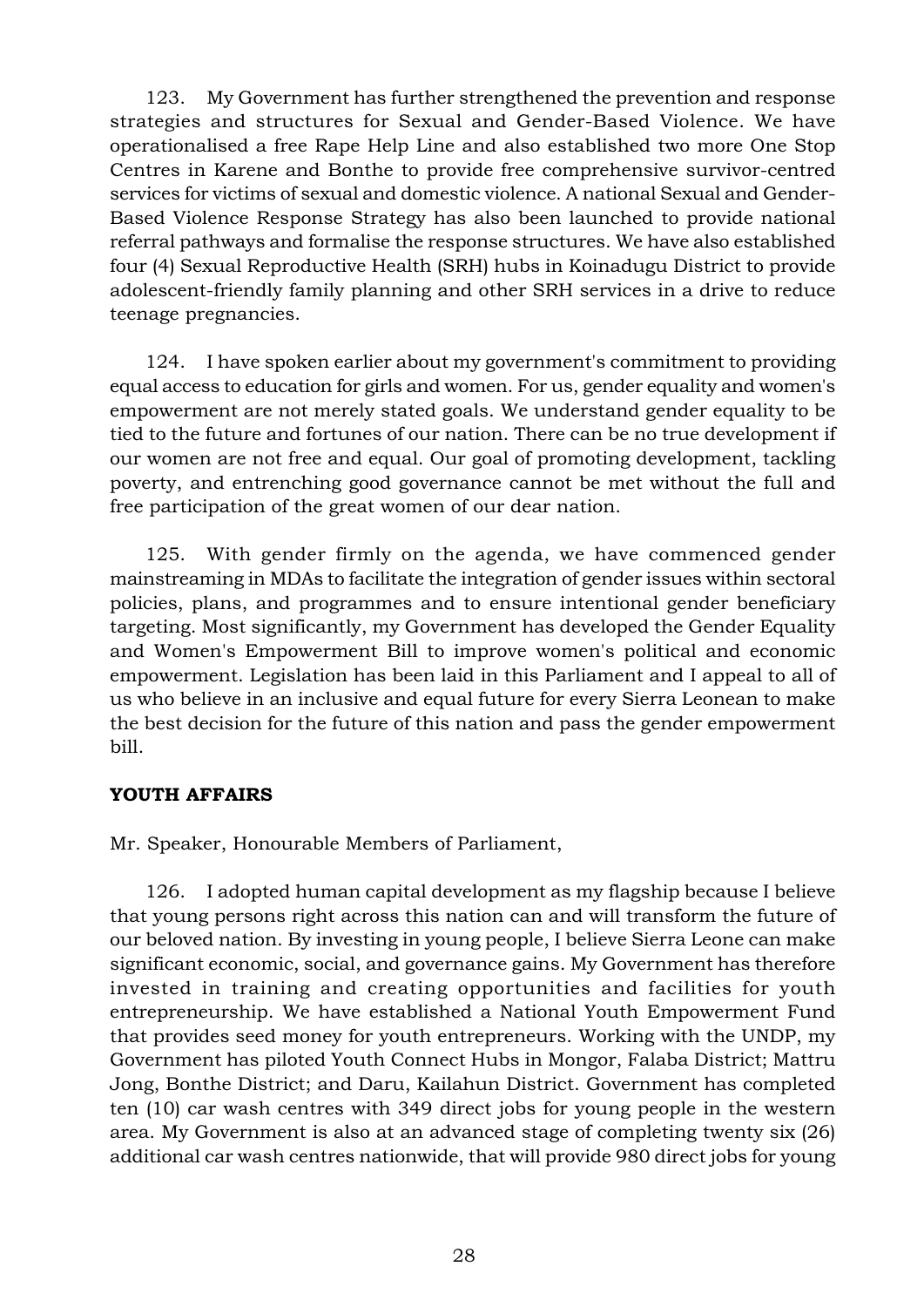people nationwide. The National Youth Service has recruited, trained, and deployed over 1,523 young people to various institutions across the country. Consultations have been held on the review of the National Youth Commission Act 2009 and National Youth Service Act 2016 and legislation will be brought to this House.

127. My Government has also intensified anti-drug education, trained and equipped staff and community advocates, and developed and validated a fiveyear strategic Master Plan (2022-2026) for the fight against substance abuse and illicit drug trafficking in Sierra Leone. I thank honourable members for passing the National Drugs Control (arrest and seizure) Regulations 2021. Other measures will be tabled as necessary.

# SPORTS

Mr. Speaker, Honourable members,

128. For us, sports is not mere play. We recognise its role in improving social and community health and productivity, in enhancing social cohesion, and in engendering such useful qualities like teamwork, unity, discipline, and determination. This is in addition to sports development as an integral part of national economic strategic planning.

129. With our return to the African Cup of Nations in Cameroon after a 25 year hiatus; our increasingly popular and profitable Sierra Leone Premier League that is showcasing exceptional home-based footballing talents; and, our regional successes in boxing, golf, and swimming, my Government can safely claim that we have restored an era of sporting excellence once more in Sierra Leone. Over 1500 direct jobs and several thousand football-related jobs have been created by the Premier League. More football infrastructure has been built by my Government and the private sector. Kenema City can now boast of an all-weather playing surface.

130. My Government also fulfilled its pledge to create a National Sports Fund that will be administered for the benefit of sports development in this country. For many of our youngsters, sports has been the difference between a life of despair and crime, and one filled with purpose and productivity. For many, it has been the difference between giving in to peer pressure and drug use and living a healthy, and vibrant life. An economy with a healthy and productive young population is surely one that is on its way to prosperity. I thus, humbly encourage you all, every Sierra Leonean, Honourable Members of Parliament and friends of this great nation to support this fund however you can.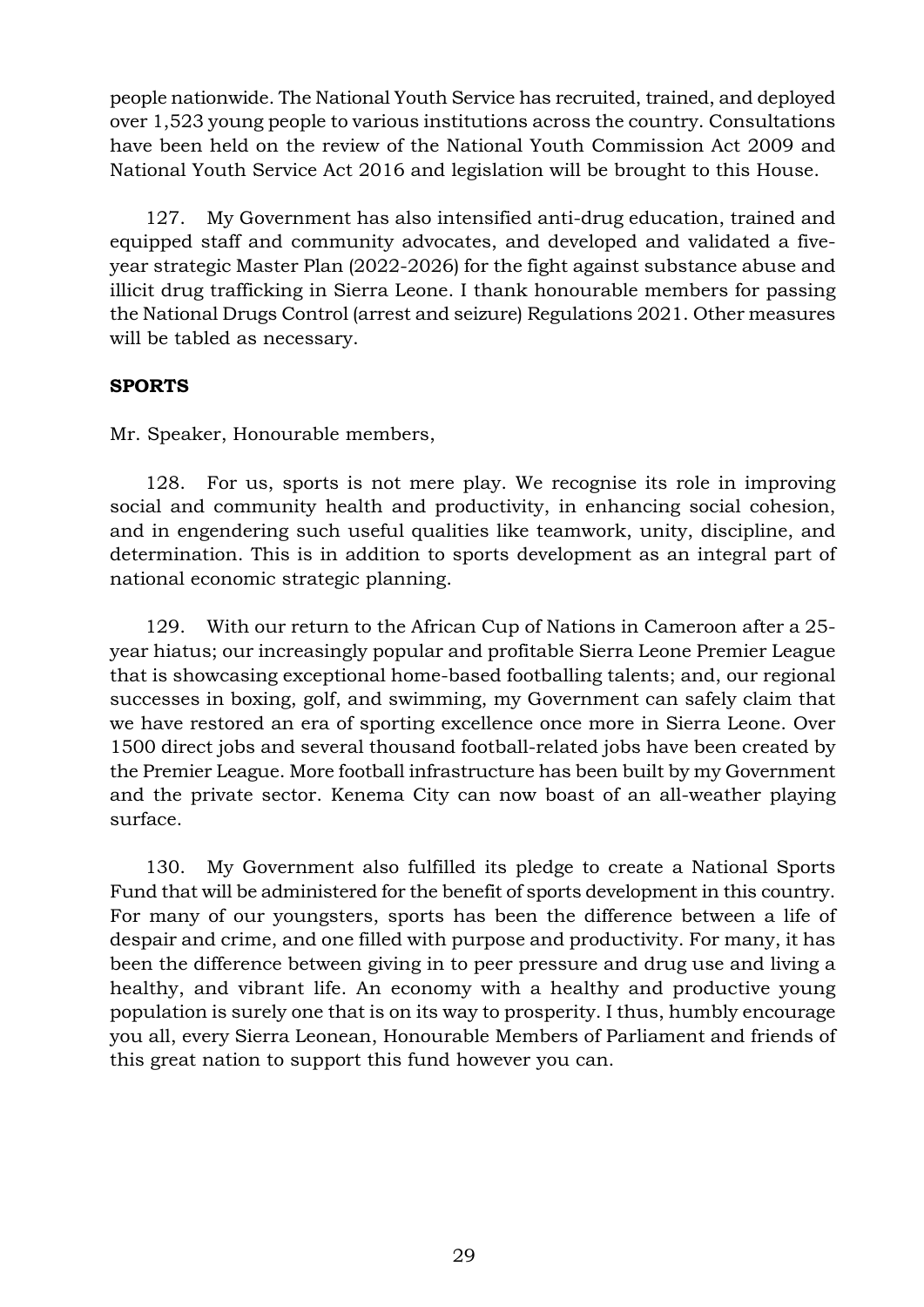#### JUSTICE SECTOR REFORMS

Mr Speaker, Honourable Members,

131. A prosperous nation cannot exist without the freedom of its citizens. And yet without justice, there cannot be freedom. The popular maxim "justice delayed is justice denied" is one we keep close to our hearts. Consequently, we have worked to ensure that more people have access to timeous justice.

132. My Government has taken concrete action to expand access to justice throughout Sierra Leone. The Judiciary has deployed resident judges to Moyamba, Port Loko, Kailahun, and Koinadugu Districts for the first time in the history of this country. The Judiciary also deployed resident magistrates for the first time to Mongor, Falaba District; Kamakwie, Karene District; and Segbwema and Daru in the Kailahun District. Special High Court Criminal Sessions in Pujehun, Bonthe, Falaba, Tonkolili and Karene Districts have provided over 823,000 persons with access to justice. A Special High Court Criminal Session was held in Koindu Town to handle cases around the Guinea and Liberia borders for the first time ever. With the deployment of Magistrates Courts to Mongo in the Falaba District, Kamakwie in the Karene District, Segbwema and Daru in the Kailahun District for the first time, regular Magistrates Courts sittings are being held daily in these localities. Concomitantly, the Office of the Attorney General has also recruited and deployed state counsel to expedite the delivery of justice. These actions have reduced the financial burden on people who hitherto had difficulties travelling out of their localities to seek for justice.

133. The Legal Aid Board has established offices and dozens of community advice bureaus in dozens of towns and cities across the country. These offices have become the first port of call for those with justice needs and those facing challenges when accessing justice. The services include representation in court, legal advice and assistance through mediation of civil matters and community level disputes, legal education through community outreach, school and phonein outreach, and the monitoring of traditional courts. The Board has provided legal aid services to over half a million indigents and vulnerable persons including foreign nationals since its inception. The Board has also secured a better life for hundreds of women and children who make up 83% of the 39,292 beneficiaries of Legal Advice and Assistance through Alternative Dispute Resolution/Mediation (ADR) in 2021. The ADR services include child maintenance, spousal maintenance, debts, marital and family disputes, and inheritance and property matters. The Board has expanded access to justice for juveniles by monitoring juvenile detention facilities, providing legal assistance to suspects, delivering legal advice and representation to those standing trial.

134. On the general issue of decongestion, for the first time ever, my Government, working through the Judiciary and the Office of the Attorney General and Ministry of Justice, has decongested prison populations using the novel idea of Judicial Week during which the case files of inmates were reviewed. 374 remand prisoners were admitted to bail and 234 inmates were discharged nationwide.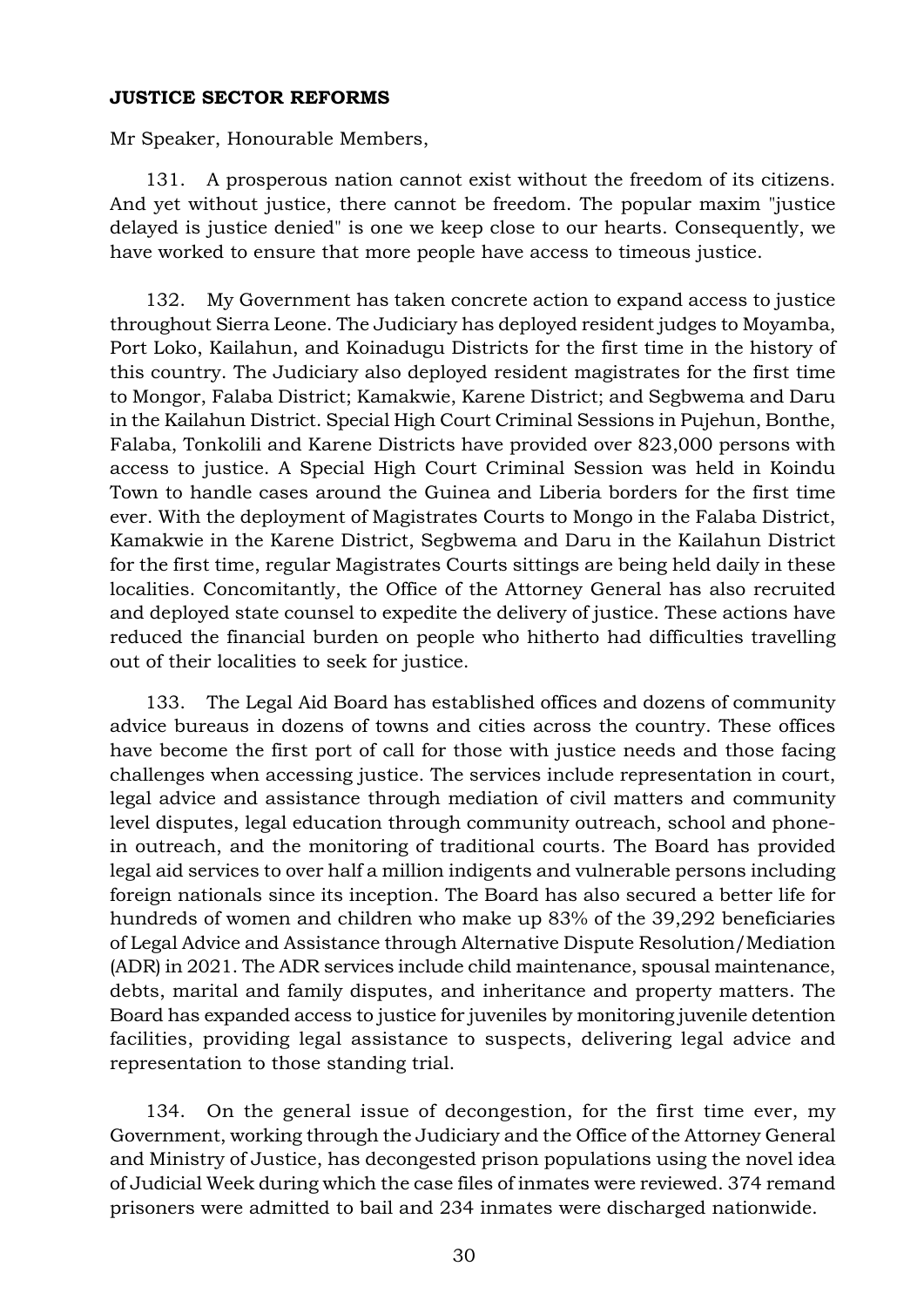135. My Government has matched these institutional reforms with increased staffing in the Judiciary of Sierra Leone. More university graduates have been recruited and a Communications and Public Affairs Department set up. For the first time, 28 Judges and one magistrate have been trained on the investigation and prosecution of trafficking in persons and money laundering offences. New judges, magistrates, court registrars, and bailiffs nationwide have been trained. The Judiciary has trained 31 drivers on road safety and traffic regulations and also trained court reporters for the first time on ethics and professional court reporting. The court records management system has also been much improved.

136. My Government's establishment of the specialised Anti-Corruption Court, Sexual Offences Model Court and the Social Security Court has recorded huge successes in the last one year. Conviction rates in the Sexual Offences Model Court jumped from below 3% to 22%. Cases are now completed expeditiously as preliminary investigations are now bypassed. The Anti-Corruption Court has recovered over Four Billion Leones. Social Security cases are now drastically reduced because people prefer to pay up.

137. For the first time, the work of our Judiciary is now more visible on national and global platforms. We have established the first Virtual Court to expedite cases before the Court. The new Commercial Court Rules 2020 allow for evidence to be given, on application to the Judge, from abroad through WhatsApp and Instagram. The court has a functional web site and court records are now better kept and accessed.

138. The Small Commercial Claims Act and accession to New York Convention have improved the business ecosystem. Investors can now rest assured that their investments are better protected by law. For the first time, five (5) persons have been convicted for trafficking in persons and money laundering offences under the Trafficking, Anti-Money Laundering and Combating of Financing of Terrorism laws. My Government has also amicably arbitrated commercial disputes.

## HUMAN AND PEOPLE'S RIGHTS

Mr. Speaker, Honourable Members,

139. Closely tied to our belief in access to justice for all is our unshakeable conviction that all human beings are born free and equal in dignity and rights. As a signatory to multiple Human Rights treaties, we take our obligations seriously. In January of this year, I launched The White Paper of the Constitutional Review Committee Report that seeks to address gaps, discrepancies, and inconsistencies in our 1991 Constitution. As promised, no entrenched provisions will be rushed through a referendum ahead of the forthcoming general and Presidential elections. My Government will take practical steps to address the non-entrenched clauses.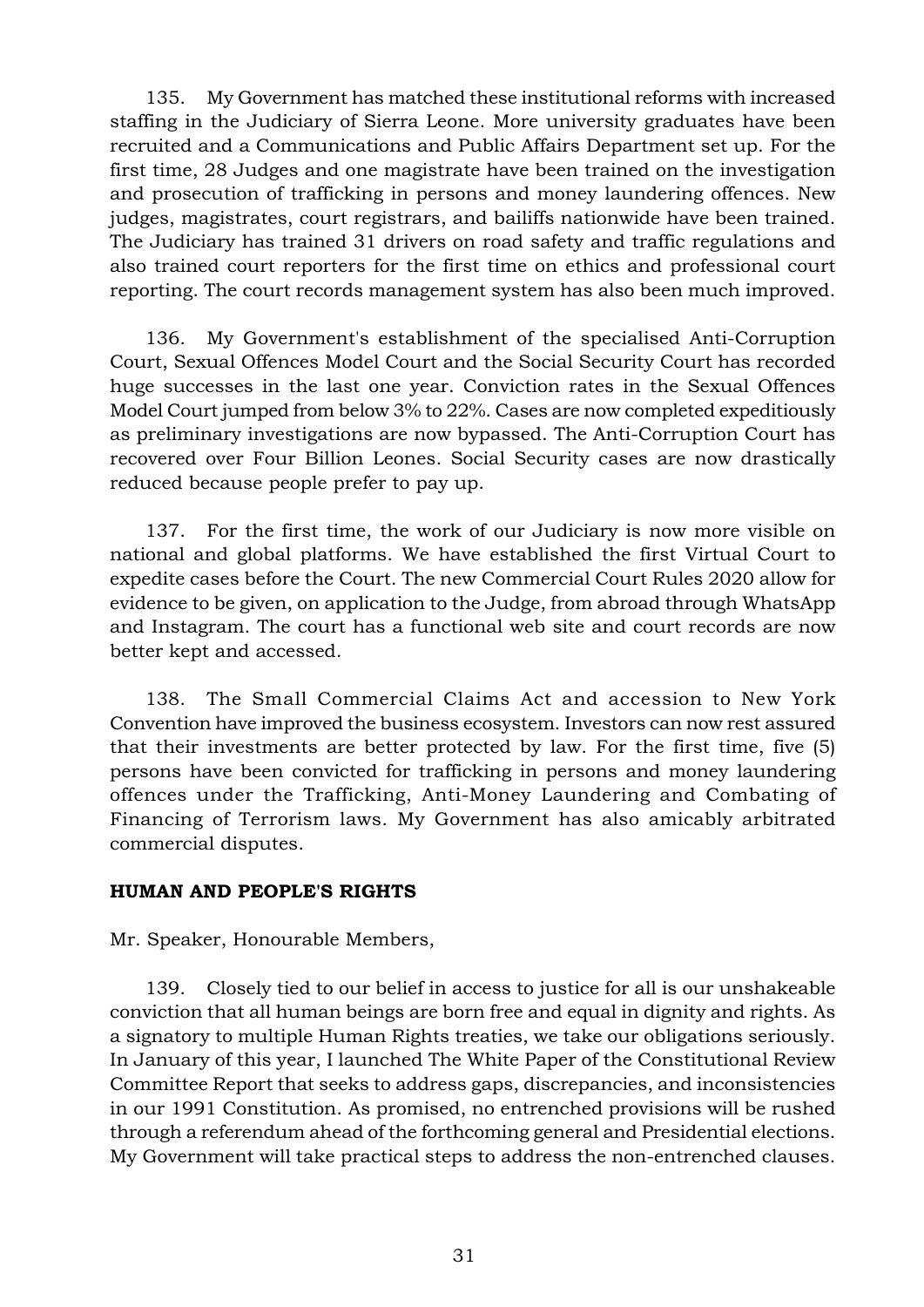140. In fulfilment of our human rights treaty obligations, a multisectoral group has put together the Report on Sierra Leone Human Rights Record that highlights efforts and steps taken by Sierra Leone to improve human rights. This was presented at the Universal Periodic Review (UPR) Mechanism of the Human Rights Council in Geneva, Switzerland. Government is fully committed to addressing issues raised in the annual State of Human Rights Reports presented by the Human Rights Commission of Sierra Leone.

141. At several points today, I have already made mention of the great progress we have made as a nation in respect to people's rights. We are combating human trafficking and child marriage, the judiciary and state institutions are independent and undertaking reforms, access to justice has been expanded and correctional facilities are being decongested, there is an effective national civil registration programme, and laws have been introduced to address discrimination against and promote and protect women, girls, persons with disabilities and other vulnerable groups. My Government worked with Parliament to permanently abolish the death penalty in Sierra Leone. As I argued then, the death penalty is cruel, inhumane, and degrading. We are a civilised nation. We should not; we shall not; and we will never again execute any persons in this sovereign republic.

142. We have repealed seditious libel laws, supported the unfettered practice of journalism, supported more professionalism in journalism, and held the first ever media investment conference. I am proud to say that no journalist is in prison in this country for the practice of journalism. As a result of those reforms, I am pleased to note that Sierra Leone has progressed impressively on the World Press Freedom Index moving 29 places from its 75th place in 2021 to 46th in 2022. The 2022 report published by Reporters Without Borders (RSF) recognises that Sierra Leone's media sector is pluralist and generally independent and Freedom of the press is guaranteed by law. We remain committed to deepening on-going reforms in the media for long-term viability and sustainability.

143. I am also pleased to share with you the good news that following the bold media reforms that my government has initiated, culminating in the media viability and sustainability conference held on the 21st and 22nd April, the International Fund for Public Interest Media has listed Sierra Leone as one of 17 countries eligible to submit proposals for their maiden round of funding. The funds will enable the development, sustainability, and independence of public interest media especially in developing countries like Sierra Leone. I would like to encourage the media to take full advantage of this opportunity which will support trustworthy, ethical, and fact-based journalism. This supports good governance and further entrenches and protects our democracy.

144. Government has also continued its open dialogue and engagement with Civil Society Organisations (CSOs) in the areas of the promotion and protection of rights, governance, and measures to shockproof, refine, and consolidate our democracy.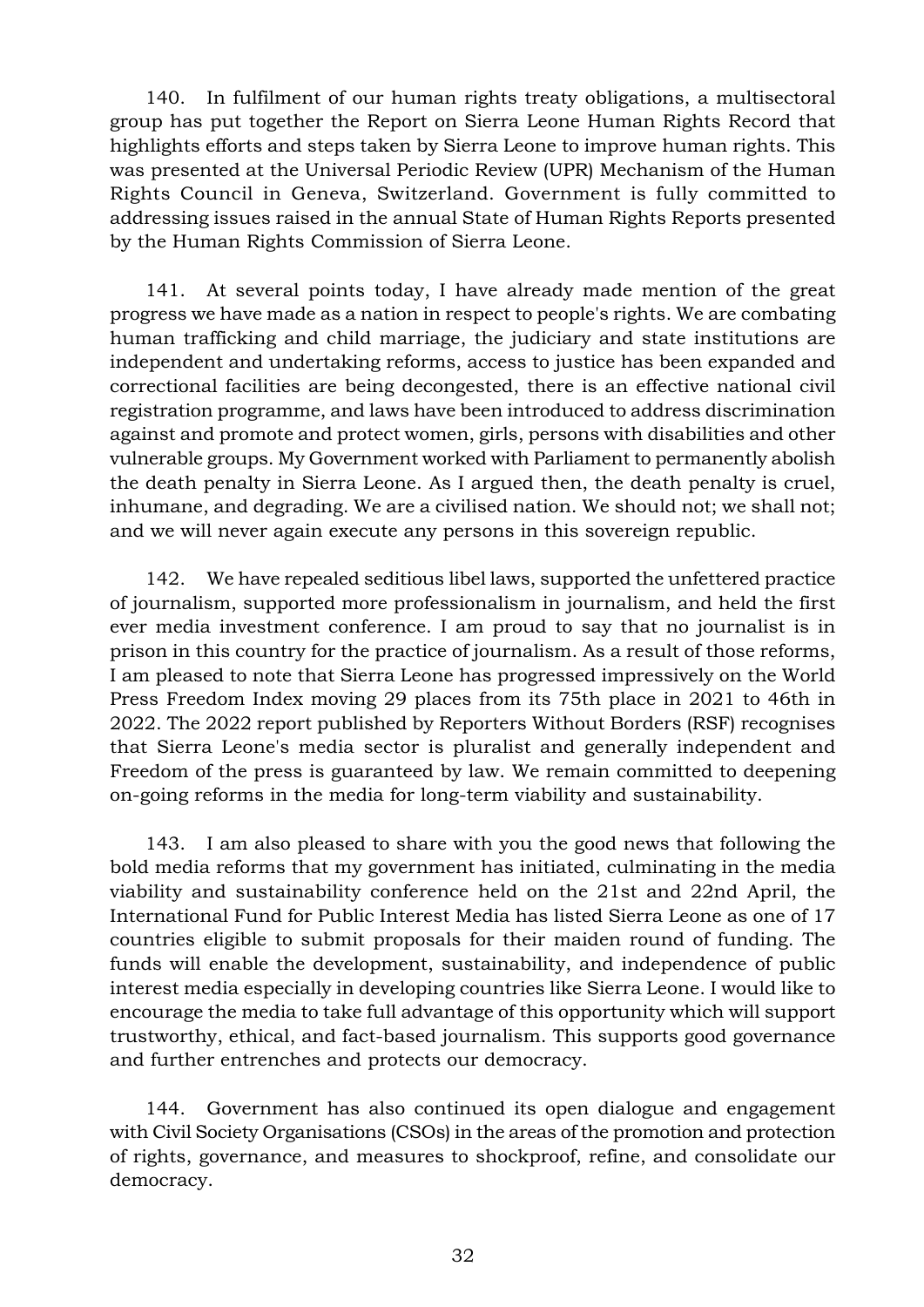#### GOOD GOVERNANCE

Mr. speaker, Honourable Members,

145. My Government has continued to deepen democratic governance and administrative reforms over the last year. There is greater automation and transparency around government operations. Various MDAs have reviewed inefficiencies and undertaken requisite institutional reforms. Local government reforms and decentralisation continue apace and Government has sustained its funding of local councils at unprecedented levels. The National Electoral Commission, the Political Parties Registration Commission, and the National Commission for Democracy continue to take concrete actions, measures, and programmes to foster an informed, open, and inclusive democracy.

146. The Human Resource Management Office has rationalised the payroll for the Ministry of Health and Sanitation, migrated or upgraded 1,253 staff to assume functional titles through the migration policy, and is working to institutionalise a performance management culture in the Sierra Leone Civil Service. It has granted approvals for a total of four hundred and ninety-seven (497) civil servants to pursue different courses of study locally and internationally. Legislation on the Civil Service Code and the Public Service Regulation shall be brought forward soon. The Public Sector Reform Unit (PSRU) undertook institutional effectiveness and reforms, and audits of MDAs with a view to identifying gaps in capacity, systems, processes, and challenges affecting the performance of those MDAs.

## The Fight against Corruption

147. My Government's fight against corruption is unabated because it is linked to the future of our nation. Corruption stifles economic growth and destroys national reputations; it diverts crucial funds from healthcare, public infrastructure, security and food security; it undermines political stability and entrenches injustice and inequality; and it widens the gap between the rich and the poor. This fight is dear to my heart. Our Anti-Corruption Commission has recruited more prosecutors; formalised the creation of various new units such as the Appeals Unit and the Civil Asset Recovery Unit; broadened the mandate of the Anti-Corruption Act, No. 12 of 2008 (as amended), to include the investigation and prosecution of offences committed under the Anti-Money Laundering and Combating of Financing of Terrorism Act; increased the number of prosecutions; and, won a higher number of convictions for corruption offences. The Commission also extended its mandate to the prosecution of examinations malpractices and other acts of corruption relating to the education sector; undertook extensive random reviews of compliance practices as well as practices and procedures in various MDAs; received an 87.5% response to asset form enquiries; partnered with MDAs and civil society organisations to promote public education about corruption; and, successfully monitored and reported on the implementation of the National Anti-Corruption Strategy.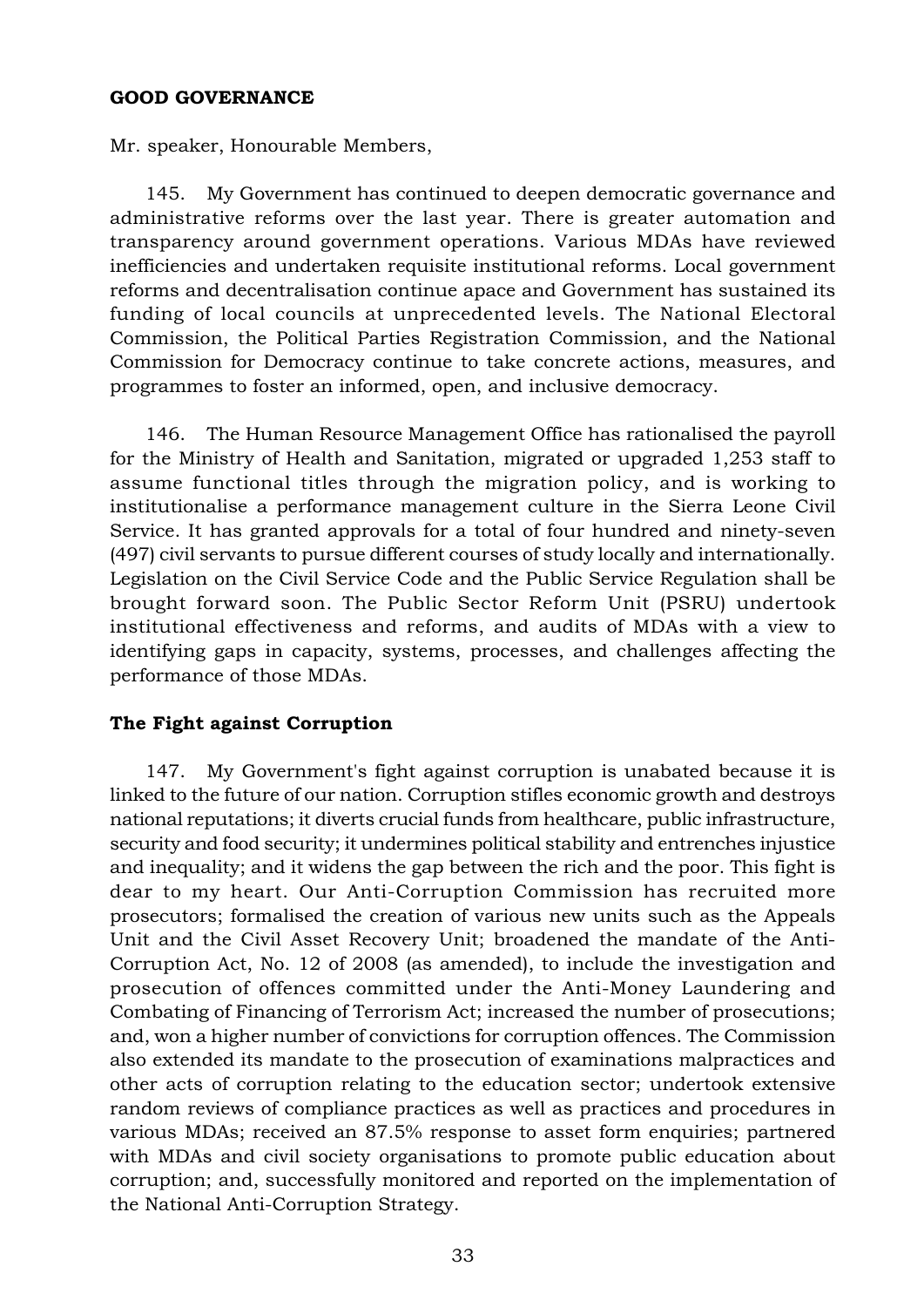148. As a consequence of my Government's actions, Sierra Leone again consistently increased its score in the 'Control of Corruption' Indicator of the Millennium Challenge Corporation (MCC) Scorecard to an unprecedented 83 percent from 81 percent in 2020. The country's score in 2017 was a woeful 49 percent. In the 2021 Transparency International's Global Corruption Perception Index (CPI) and Country Rankings, Sierra Leone progressed upwards from 117 in 2020 to 115 out of 180 countries surveyed. The country also increased its 2020 score of thirty-three (33) to thirty-four (34) in 2021; this is above the sub-saharan average, and the highest the country has ever recorded since the CPI rankings began.

## FOREIGN RELATIONS

Mr. Speaker, Honourable Members,

149. In pursuit of our nation's interests, Sierra Leone as a member of the comity of nations recognises the importance of multilateralism as the fairest way for countries to engage with one another and solve global problems. Recognising also an increased need for multilateral cooperation to resolve conflicts, and to address the pressing issues of our time, we continue to shape and advance our Foreign Policy priorities in line with current and emerging regional, sub-regional and global realities and developments.

150. Much to the chagrin of the opposition, I flew a few too many times to various destinations to undo the stigma and the reputational damage to our nation that my Government inherited. Our national narrative is not merely for our private vanity. It is directly linked to our economy and our standing in the world. We flew to tell our new story - the story of the new direction - a statement of our intent to transform our nation. Those engagements continue to pay off in hundreds of millions of United States dollars in grants and technical assistance from our development partners and friends. Yes, there is reward for a good reputation. There is also the future possibility of hundreds of millions of dollars from direct foreign investments and more from our compact eligibility as a result of passing the MCC scorecard for three consecutive years.

151. We retain high leadership responsibilities at the United Nations (UN), African Union (AU), and the Economic Community of West African States (ECOWAS). We are responsible for coordinating the advancement of the Common African Position on the reform of the United Nations Security Council in the ongoing intergovernmental negotiations at the UN General Assembly. I was also unanimously selected to serve as the Chairperson of the African Peer Review Forum of Heads of State and Government. I have also been nominated as co-Chair of the UNESCO High-Level Steering Committee for SDG 4 - Education 2030.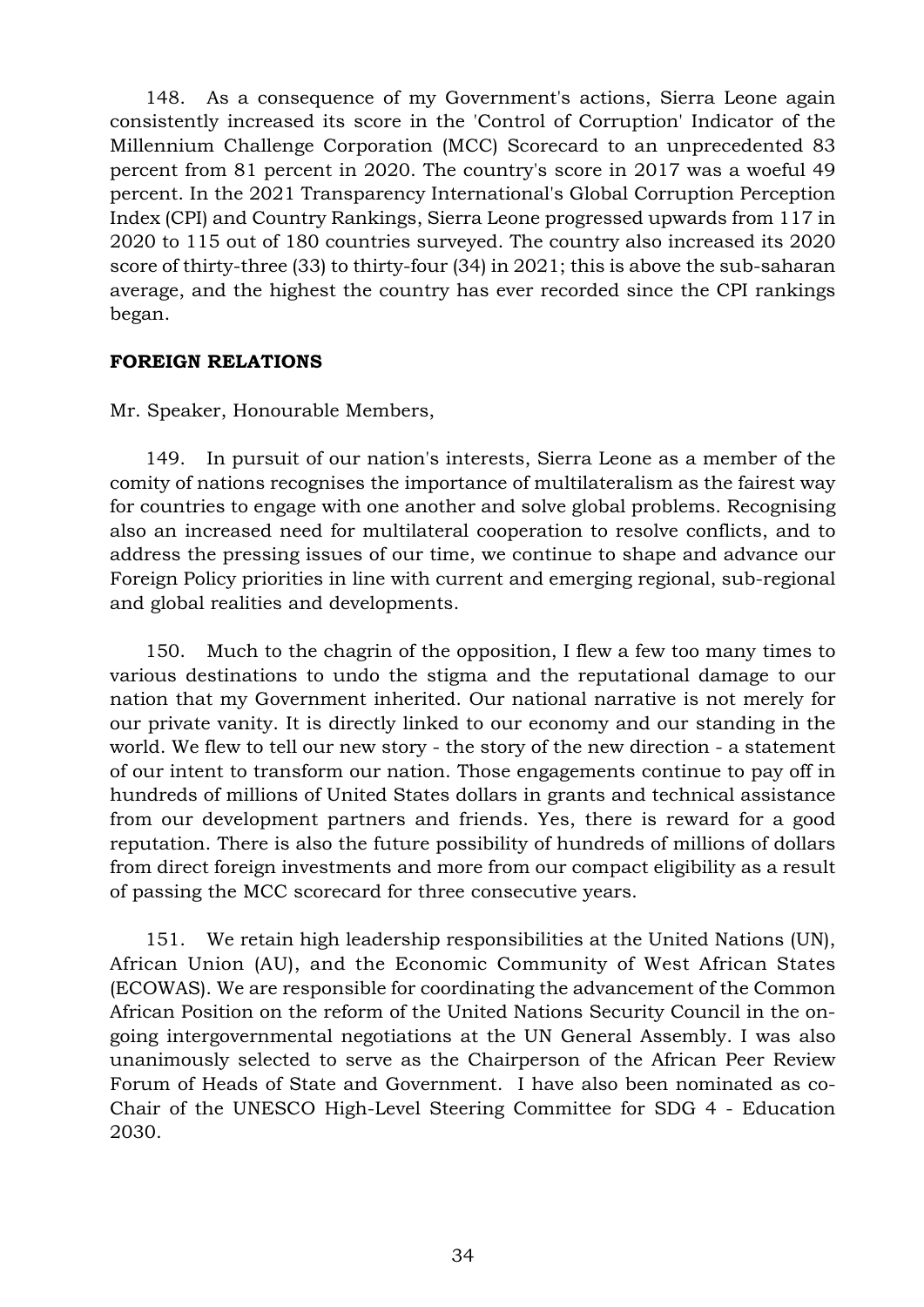152. But Sierra Leone as a nation has received even more respect and greater standing in the last four years. Sierra Leone successfully concluded its tenure as President of the Seventh Conference of State Parties (CSP7) to the Arms Trade Treaty (ATT). Currently, Sierra Leone is co-chairing the Working Group on Treaty Universalization of the ATT. Dr. Lansana Gberie, Permanent Representative of Sierra Leone in Switzerland, is the chair of the Trade-Related Aspects of Intellectual Property Rights (TRIPS) Council of the World Trade Organisation (WTO) for 2022. That is the second most important Council of the WTO. Sierra Leone serves as the vice-chair of International Organization for Migration's governing bureau. Sierra Leone is chair of the 4th intersessional meeting on Human Rights and Agenda 2030 titled: "Investing in sustainable recovery, advancing gender equality and strengthening partnerships - Towards a renewed social contract anchored in human rights". Sierra Leone's Permanent Representative to the UN, Alhaji Fanday Turay, has been elected as Vice President representing the African Group in the Bureau of the 27th Session of the Council of the International Seabed Authority (ISA). With overwhelming endorsements from ECOWAS, African Union, CEN-SAD, Sierra Leone is poised to return to the UN Security Council in the non-Permanent category in 2024/25, for the second time, after over 50 years of absence and nonselection.

153. Through our active participation in multilateral organisations, my Government continues to project Sierra Leone's visibility as well as our foreign policy footprints. We have also participated at the highest levels in the Global Education Summit for the Global Partnership for Education (GPE) and the 26th United Nations Climate Change Conference (CoP26) - both highly impactful for this nation's future.

154. My Government undertook high Impact State and Official Visits to the United Arab Emirates, Turkey, and Vietnam focusing mainly on the strengthening of South-South Cooperation and partnerships and reached a series of far-reaching bilateral cooperation Agreements and Memoranda of Understanding. Mr. Speaker, Honourable Members, thank you for being magnanimous in ratifying many of those agreements emanating from those partnerships. I anticipate your continued support in ratifying more. Our bilateral cooperation engagements with the Federal Republic of Germany, the Arab Republic of Egypt, Kenya, and Hungary have been elevated to a new level. We have also signed and operationalised a number of Visa-free Entry Agreements with a view to paving the way for the development of tourism and trade. Our newly established Embassy in Rabat, Kingdom of Morocco is fully operational. The re-opening of a resident Embassy in France is at an advanced stage and we are planning the opening of two High Commissions in India and South Africa.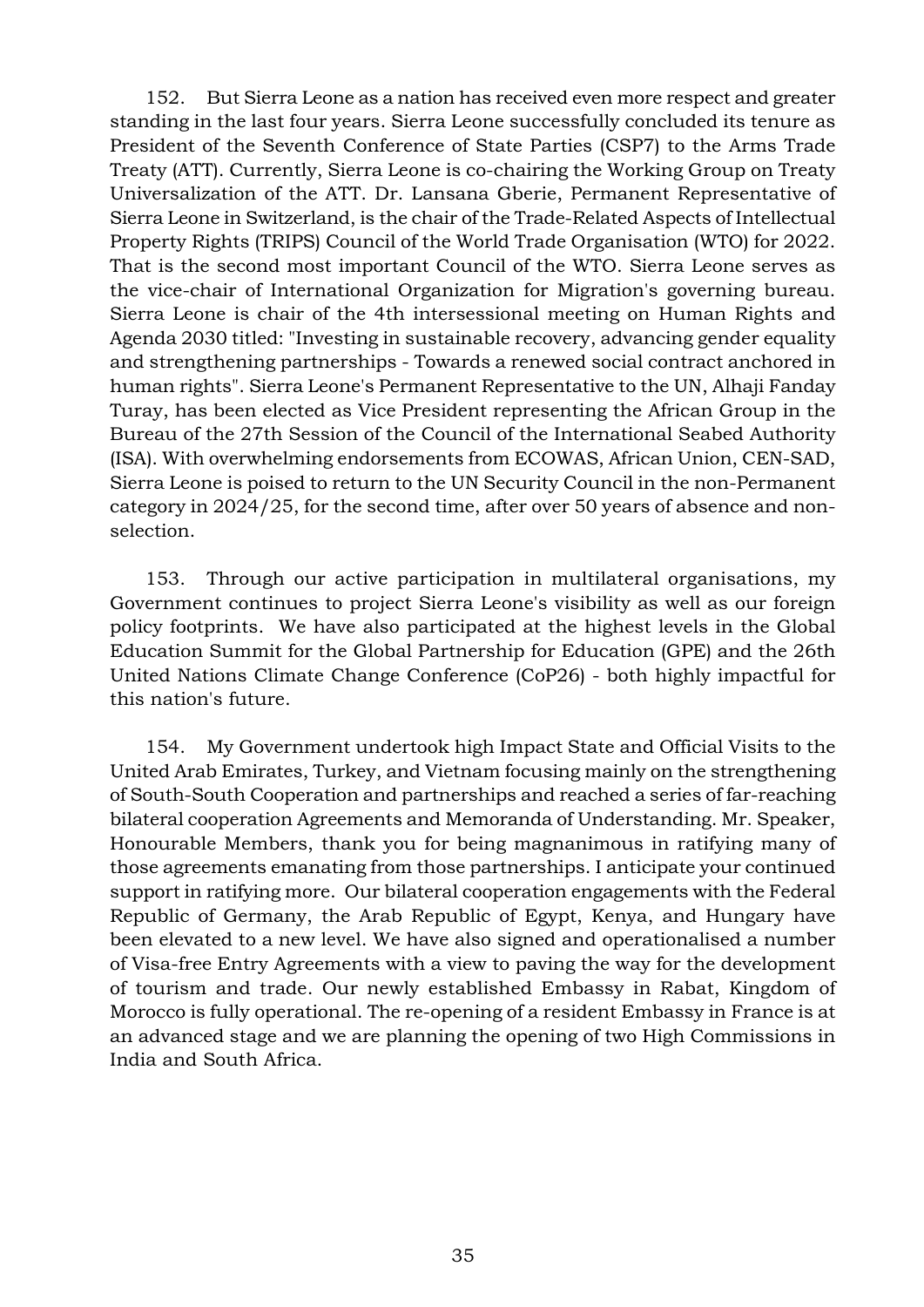## **CONCLUSION**

Mr. Speaker, Honourable Members,

155. You have heard a lot about my Government's accomplishments, but the job is far from over. Our challenges will never disappear, but together we can create new dreams and new hopes; instead of new fears and new crises. We can step out of our past and become architects of the future; together we can elevate our national consciousness, improve the economic and physical health of our nation and affirm the greatness of our people.

156. One of the reasons I am fascinated by bridges is that it always reminds me of the task at hand. Every time I commission a bridge that my Government has built to connect communities, towns and cities, I am reminded that the secret to a cohesive, resilient and strong nation lies in our ability to reach across the spaces that appear to separate us, to build connections between our various groups, realising that we all succeed if we work together.

157. We are a tolerant and optimistic nation. We must resist the rhetoric and divisions which drive a wedge between us. We must embrace those with whom we have shared destinies. Let us work together to develop this nation. Let us build on the gains of being the fourth most peaceful country in Africa, a member of the International Religious Freedom or Belief Alliance, and one of few subsaharan countries with an Independent Commission for Peace and National Cohesion (ICPNC). It is my desire to continue to work with you all over the coming year to do the very best we can for our beloved country, Sierra Leone.

I thank you for your kind attention.